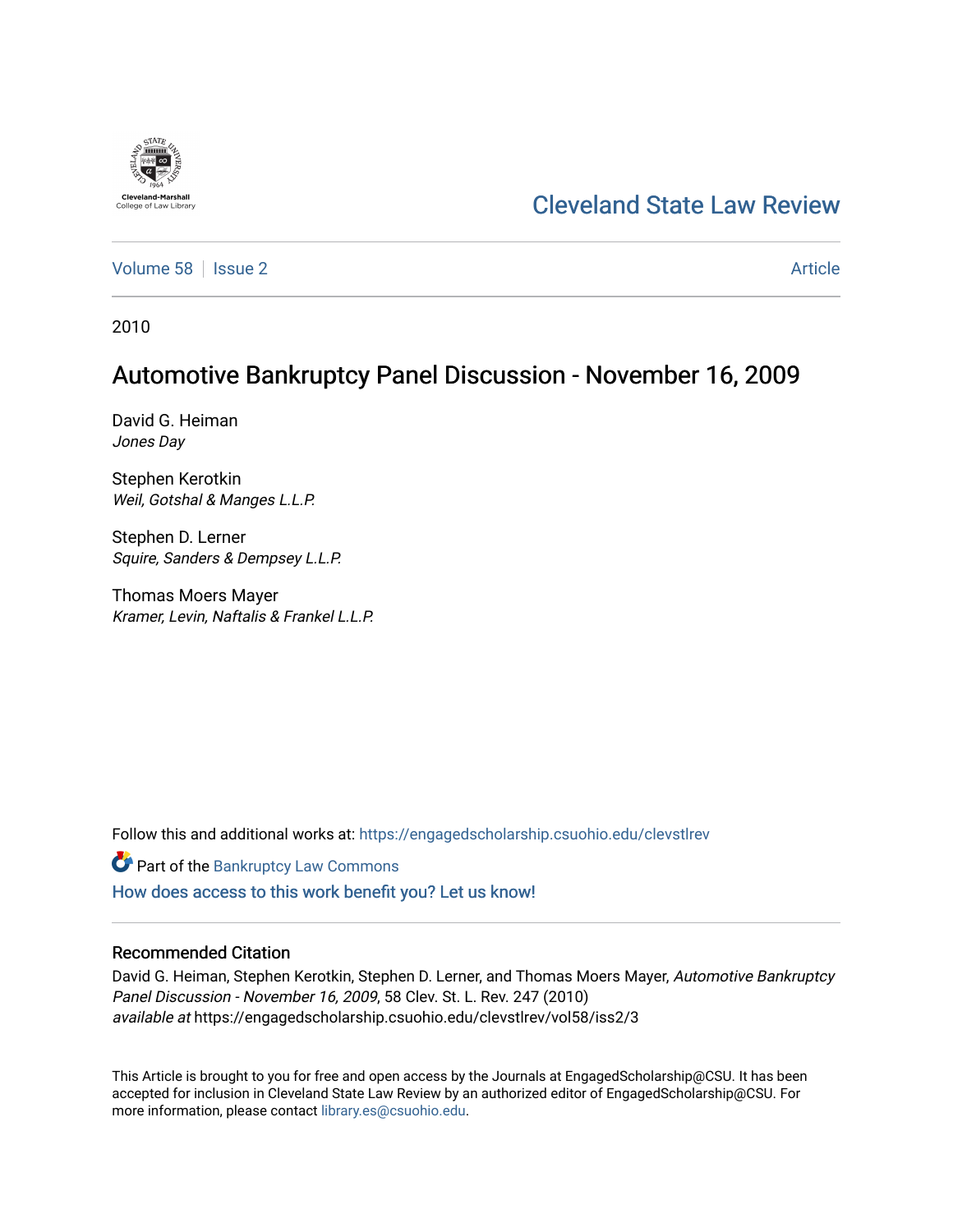## **AUTOMOTIVE BANKRUPTCY PANEL DISCUSSION—NOVEMBER 16, 2009**

## DAVID G. HEIMAN, STEPHEN KAROTKIN, STEPHEN D. LERNER, THOMAS MOERS MAYER, GEOFFREY MEARNS, AND G. CHRISTOPHER MEYER

GEOFFREY MEARNS:<sup>1</sup> Well, good afternoon, everyone. Welcome to Cleveland-Marshall. My name is Geoff Mearns. I am the Dean of the Law School here, and it is my pleasure to welcome you to this very interesting and topical program.

First, I want to express my appreciation to Chris Meyer. Chris is the Sixth Circuit representative to the Education Committee of the American College of Bankruptcy. Chris was the brainchild behind this program, and we're delighted that he and the American College of Bankruptcy have selected Cleveland-Marshall as the location for this very interesting conversation.

We are also delighted that you are with us today. We have an extraordinarily distinguished group of panelists. I'm sure it's going to be an interesting and lively conversation. Thank you. And Chris, I'll turn it over to you.

#### [Applause]

G. CHRISTOPHER MEYER:<sup>2</sup> Thank you, Dean Mearns. I'd also like to welcome everybody on behalf of the American College of Bankruptcy. The College is a membership-by-invitation group of about six hundred. It's comprised of lawyers, judges, professors, and insolvency-related professionals.

As Dean Mearns mentioned, I've been involved with the Education Committee of the College as the representative from the Sixth Circuit. The College has a strong commitment to the idea of giving back to the community-at-large, through both pro bono and educational efforts. This event is part of that process. Happily, we have with us both the current Chair and the current President of the College. The Chair of the College is David Heiman from Jones Day, who is on the panel, and the President—aspiring Chair—is Paul Singer from Reed Smith, who is out there in the audience. So, we welcome you on behalf of the College, and we hope you all enjoy this afternoon's interchange.

I'm going to introduce the panelists very briefly. I could probably do ten or fifteen minutes on each of them, but that would consume the time for the panel itself. I'm also going to do this in alphabetical order. I'm not going to take anyone first for any reason other than the alphabet.

Our first panelist is David Heiman. David is a graduate, both undergrad and law school, of the University of Cincinnati. He is, as I said, a partner with Jones Day,

l

<sup>&</sup>lt;sup>1</sup> At the time of this panel, Geoffrey Mearns was the Dean of the Cleveland-Marshall College of Law at Cleveland State University in Cleveland, Ohio. Currently, he is serving as the Provost of Cleveland State University. This panel discussion took place in the Joseph W. Bartunek III Moot Court Room on the campus of the College of Law on November 16, 2009 beginning at 5:00 p.m.

 $2^2$  G. Christopher Meyer is a partner in the Cleveland office of the law firm of Squire, Sanders & Dempsey L.L.P. Mr. Meyer served as the moderator for the panel discussion.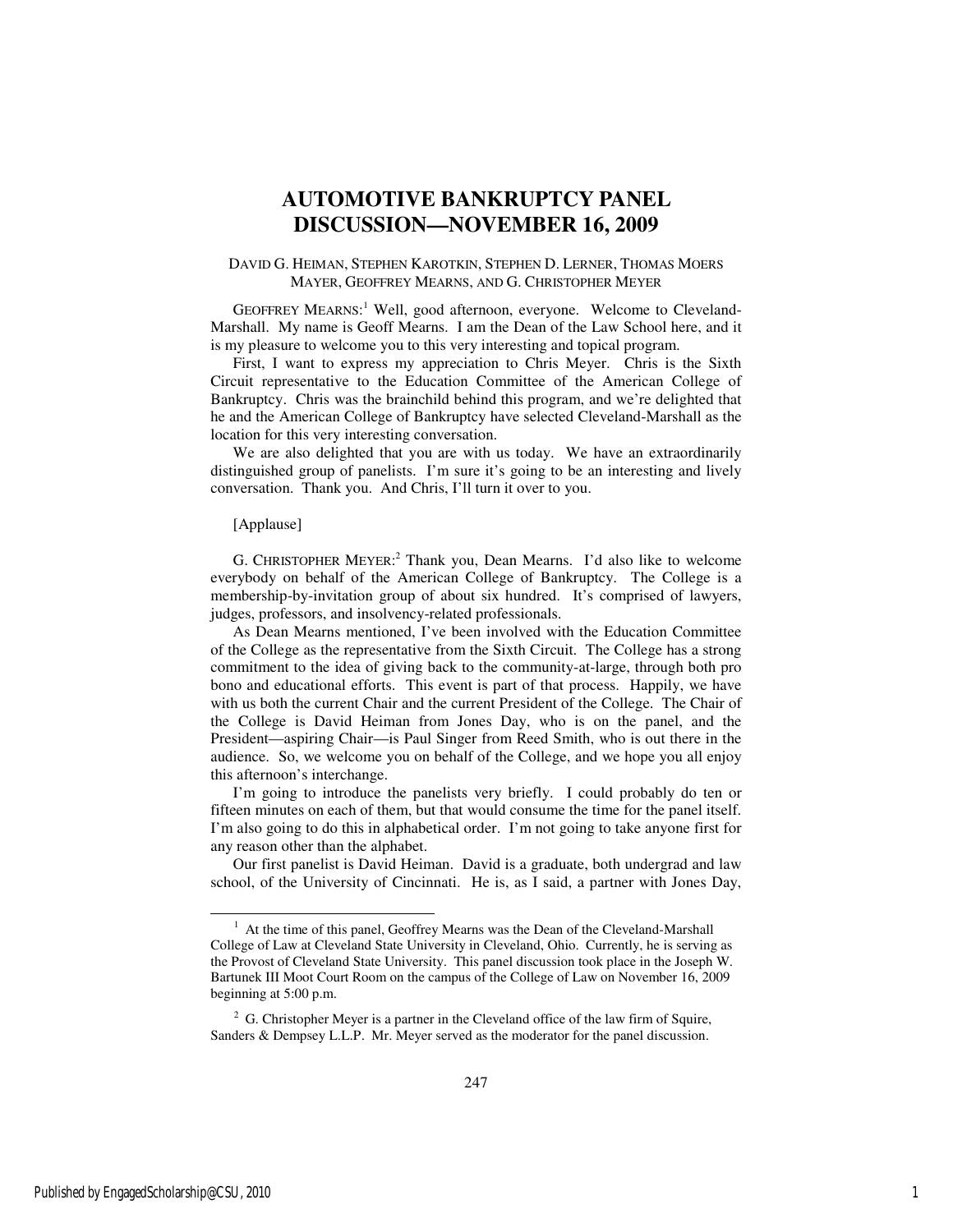and active in their restructuring and reorganization practice. Also as mentioned, David is the current Chair of the American College of Bankruptcy. Among the cases in which David has been involved are *Federated Department Stores*, <sup>3</sup> *Boskov's Department Stores*, <sup>4</sup> *LTV*, <sup>5</sup> *Oglebay Norton*, <sup>6</sup> *Pillowtex*, <sup>7</sup> *USG*, <sup>8</sup> *White Motor*, 9 as well as *Chrysler*,<sup>10</sup> which is the particular item that recommended him for tonight.

Second, to David's right—your left—is Stephen Karotkin. Stephen is a partner at Weil, Gotshal & Manges. He is a graduate with high honors from Union College and, also, with high honors from NYU law school. As a partner in Weil, Gotshal, he has been involved in many Chapter 11 cases, including *Aleris International*,<sup>11</sup> *Texaco*, <sup>12</sup> *Revere Copper & Brass*, <sup>13</sup> *Formica*, <sup>14</sup> *Loral Space & Communications*, 15 Eagle-Picher Industries,<sup>16</sup> and Stephen was one of the attorneys for the debtor in the General Motors case.<sup>17</sup>

Third is my partner, Stephen Lerner, from Cincinnati. Stephen has a B.A., M.A. and J.D., all from the University of Pennsylvania. Stephen has practiced in the area of bankruptcy in such cases as *Chrysler*, <sup>18</sup> *Enron*, <sup>19</sup> *Mesaba Aviation*, <sup>20</sup> *Eagle-*Picher,<sup>21</sup> *WCI Steel*,<sup>22</sup> *All American Semiconductor*,<sup>23</sup> and others. Stephen was the

4 *In re* Boscov's, Inc., No. 08-11637 (KG), 2008 WL 4975882 (Bankr. D. Del. Nov. 21, 2008).

5 *In re* LTV Steel Co., No. 00-43866, 2001 WL 965044 (Bankr. N.D. Ohio Mar. 30, 2001).

6 *In re* Onco Invest. Co., 222 F. App'x 100 (3d Cir. 2007).

7 *In re* Pillowtex Corp*.*, 349 F.3d 711 (3d Cir. 2003).

8 *In re* USG Corp., No. 01-2094 (RJN), 2003 WL 845571 (Bankr. D. Del. Feb. 19, 2003).

9 *In re* White Motor Credit Corp., 14 B.R. 584 (Bankr. N.D. Ohio 1981).

<sup>10</sup> *In re* Chrysler LLC, 405 B.R. 84 (Bankr. S.D.N.Y. 2009).

<sup>11</sup> *In re* Aleris Int'l Inc., No. 09-10478 (Bankr. D. Del. filed Feb. 12, 2009).

<sup>12</sup> *In re* Texaco Inc., 84 B.R. 893 (Bankr. S.D.N.Y. 1988).

<sup>13</sup> *In re* Revere Copper & Brass, Inc., 60 B.R. 892 (Bankr. S.D.N.Y. 1986).

<sup>14</sup> *In re* Formica Corp., 305 B.R. 147 (S.D.N.Y. 2004).

<sup>15</sup> *In re* Loral Space & Commc'n Ltd., 313 B.R. 577 (Bankr. S.D.N.Y. 2004).

<sup>16</sup> *In re* Eagle-Picher Indus., Inc., 203 B.R. 256 (S.D. Ohio 1996).

<sup>17</sup> *In re* General Motors Corp., 407 B.R. 463 (Bankr. S.D.N.Y. 2009).

<sup>18</sup> *In re* Chrysler LLC, 405 B.R. 84. (Bankr. S.D.N.Y. 2009).

<sup>19</sup> *In re* Enron Corp., 298 B.R. 513 (Bankr. S.D.N.Y. 2003).

<sup>20</sup> *In re* Mesaba Aviation, Inc., 350 B.R. 105 (Bankr. D. Minn. 2006).

<sup>21</sup> *In re* Eagle-Picher, 203 B.R. at 256.

<sup>22</sup> *In re* WCI Steel, Inc., 313 B.R. 414 (Bankr. N.D. Ohio 2004).

j

<sup>3</sup> *In re* Federated Dep't Stores, Inc., No. 1-90-00130, 1992 WL 605483 (Bankr. S.D. Ohio Jan. 10, 1992).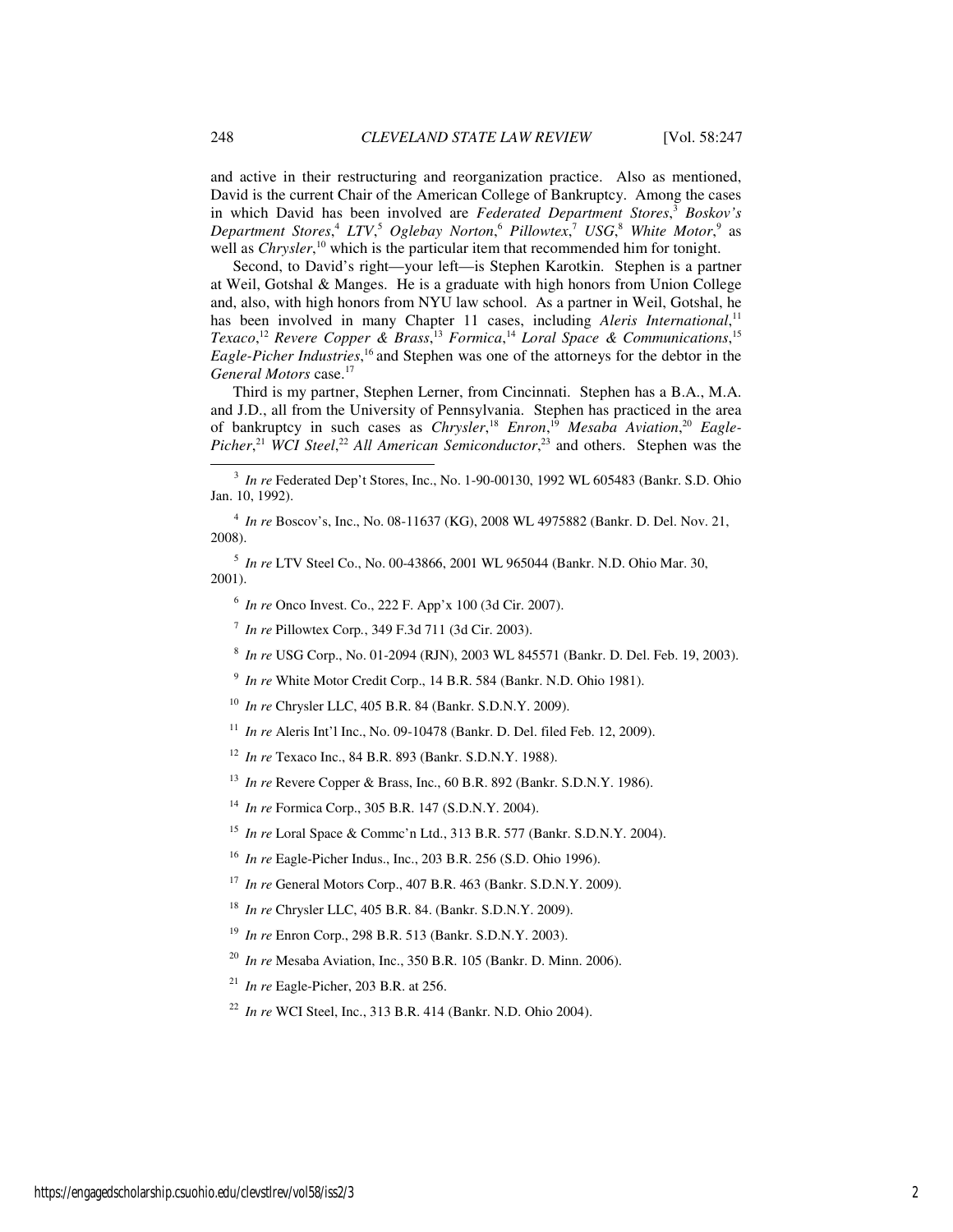counsel for the ad hoc committee of affected Chrysler dealers and also advised dealers similarly situated in connection with the *GM* case.<sup>24</sup>

Last, and certainly not least, Thomas Moers Mayer is a partner with the Kramer Levin Naftalis & Frankel firm in New York. Tom received his undergraduate degree from Dartmouth, *summa cum laude*. He received his J.D. *magna cum laude* from Harvard, where he served as an editor on the *Harvard Law Review*. He also clerked for Judge J. Edward Lumbard of the U.S. Court of Appeals for the Second Circuit. Tom and his firm represented the official creditors' committee in both the *Chrysler*<sup>25</sup> and *General Motors*<sup>26</sup> cases.

As you see, each panelist has a special relationship to automotive. Some of them have a substantial history outside just the  $OEM^{27}$  cases that we are going to talk about. With that, we can begin. The first thing that I would like to ask everybody on the panel: These cases involve the unique participation of the Department of Treasury. What's it like to have the government as a major player in your bankruptcy case? Why don't we start with Steve?

STEPHEN KAROTKIN:<sup>28</sup> First of all, when Chris alluded to the government-I am sure everyone here is familiar with the TARP program, and the TARP loans, and how they were made available to both Chrysler and General Motors. But I'm not sure that everyone really knows what the definition of TARP is. You may have heard it in the newspapers, but the *Wall Street Journal* recently had the most appropriate definition of TARP, which I'd like to share with you. "TARP. An acronym; a synthetic device designed to cover up an unsightly mess or to protect perishable goods (e.g., firewood, banks) from the ravages of the elements, typically costing somewhere between \$12.99 and \$700 billion dollars."<sup>29</sup> [Laughter.]

In any event, dealing with the government was interesting, and I think, from my perspective, somewhat refreshing because—and I'm sure that my colleagues will agree with me—the people who worked in Treasury and who were assigned to deal with the automotive manufacturers—as well as the parts suppliers—were an incredibly talented and hardworking group of people. And you can be sure that your tax dollars were well spent in this regard. They worked day and night; on many occasions they worked harder than we did, and they certainly had the interest of the American people in the forefront of their minds.

Now I will say, in dealing with the government, if you're putting up \$50 billion to help reorganize a company, it's pretty easy to dictate the terms under which the

 $\overline{a}$ 

<sup>23</sup> *In re* All Am. Semiconductor, Inc*.*, No. 07-12963 (Bankruptcy), No. 09-01469 (Adversary), 2010 WL 1544417 (Bankr. S.D. Fla. Apr. 19, 2010).

<sup>24</sup> *In re* General Motors Corp., 407 B.R. 463 (Bankr. S.D.N.Y. 2009).

<sup>25</sup> *In re* Chrysler LLC, 405 B.R. 84. (Bankr. S.D.N.Y. 2009).

<sup>26</sup> *In re* General Motors, 407 B.R. at 463.

 $27$  OEM stands for Original Equipment Manufacturer, meaning an automotive manufacturer and distinct from subsidiaries or suppliers of such a manufacturer.

<sup>&</sup>lt;sup>28</sup> Stephen Karotkin is a partner in the New York office of Weil, Gotshal & Manges LLP.

<sup>29</sup> Matthew Rose, *The Devil's Dictionary—Financial Edition: The Wall Street Crisis of 2008 Changed the Business Lexicon, Conjuring a Cloud of Acronyms, Neologisms and Euphemisms*, WALL ST. J. (Sept. 15, 2009), at A17.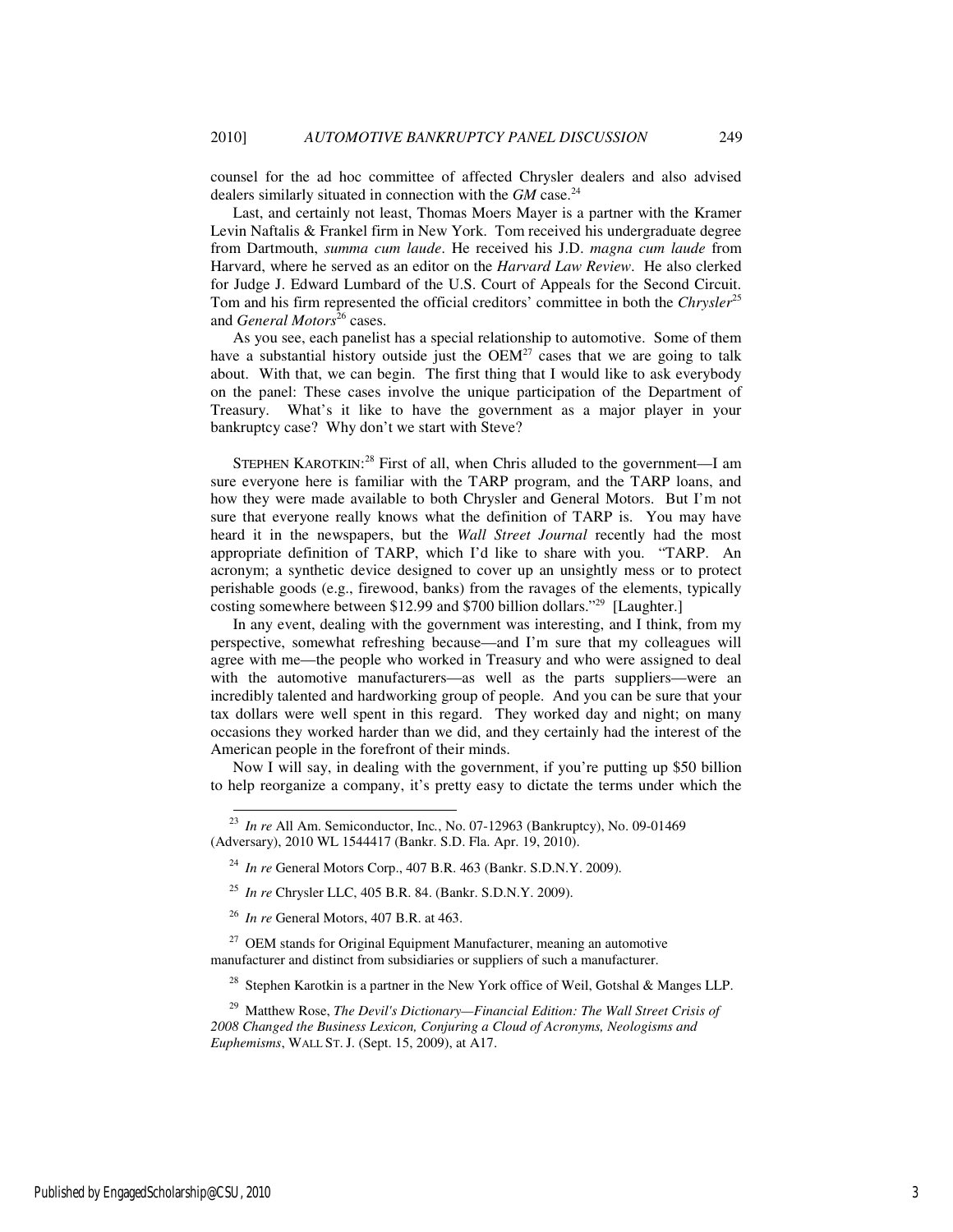reorganization or the sale will take place. But again, a lot of people talk about or suggest that these cases, both the *Chrysler*<sup>30</sup> and the *General Motors*<sup>31</sup> cases, were different, or unique, or there were elements that had never been addressed before in Chapter 11 cases, and I would disagree with that. I totally disagree with that.

And I think that the only difference between the cases in which we were involved and traditional Chapter 11 cases was the size of the liabilities, the size of the problems, the number of people involved, and the number of contracts involved. However, in dealing with those issues, it was no different. And alluding again to the government, the government was the DIP lender. It happened to be, as I said, a DIP lender of extraordinary amounts in these cases. But like every other DIP lender in every other case in which I've been involved, and in particular more recently, the DIP lender dictates the terms of what happens, typically, in the reorganization case. It was no different in *Chrysler*<sup>32</sup> it was no different in *GM*<sup>33</sup> it's no different in the smaller cases—

MEYER: David Heiman, what is your perception? How did you find it to deal with the Treasury?

DAVID G. HEIMAN:<sup>34</sup> Well, first of all, I agree and disagree with Steve—

MEYER: Good.

HEIMAN: —on whether this is like every other case. I agree in terms of the legal issues, but the presence of the government was a major distinction that, in a political sense, makes the cases *sui generis*.

At Jones Day, we started working on *Chrysler*<sup>35</sup> just over a year ago. We were instructed very clearly that management believed that bankruptcy is death and that we will do everything within our power to avoid it. In fact, as we prepared for bankruptcy, we were instructed to prepare only for a shut-down, liquidating bankruptcy, not a reorganization or sale of assets—some war stories about that if we have time later.

But as it relates to the government, I found their presence both positive and, I don't want to say negative, but different to an extreme. The positive was the fact that we were not able to prepare for a reorganization. In fact, most of you may know that it's very difficult, if you're representing a company, to ever convince them that Chapter 11 is nirvana, and those of us who do this work actually believe it is. [Laughter.] For many reasons, including our livelihoods. But it's very difficult to convince business managers that there's—that it may be the best way. It's a psychological and strategic approach in dealing with management, at least in my experience.

l

<sup>30</sup> *In re* Chrysler, 405 B.R. 84.

<sup>31</sup> *In re* General Motors, 407 B.R. 463.

<sup>32</sup> *In re* Chrysler, 405 B.R. 84.

<sup>33</sup> *In re* General Motors, 407 B.R. 463.

<sup>&</sup>lt;sup>34</sup> David G. Heiman is a partner in the Cleveland office of Jones Day.

<sup>35</sup> *In re* Chrysler, 405 B.R. 84.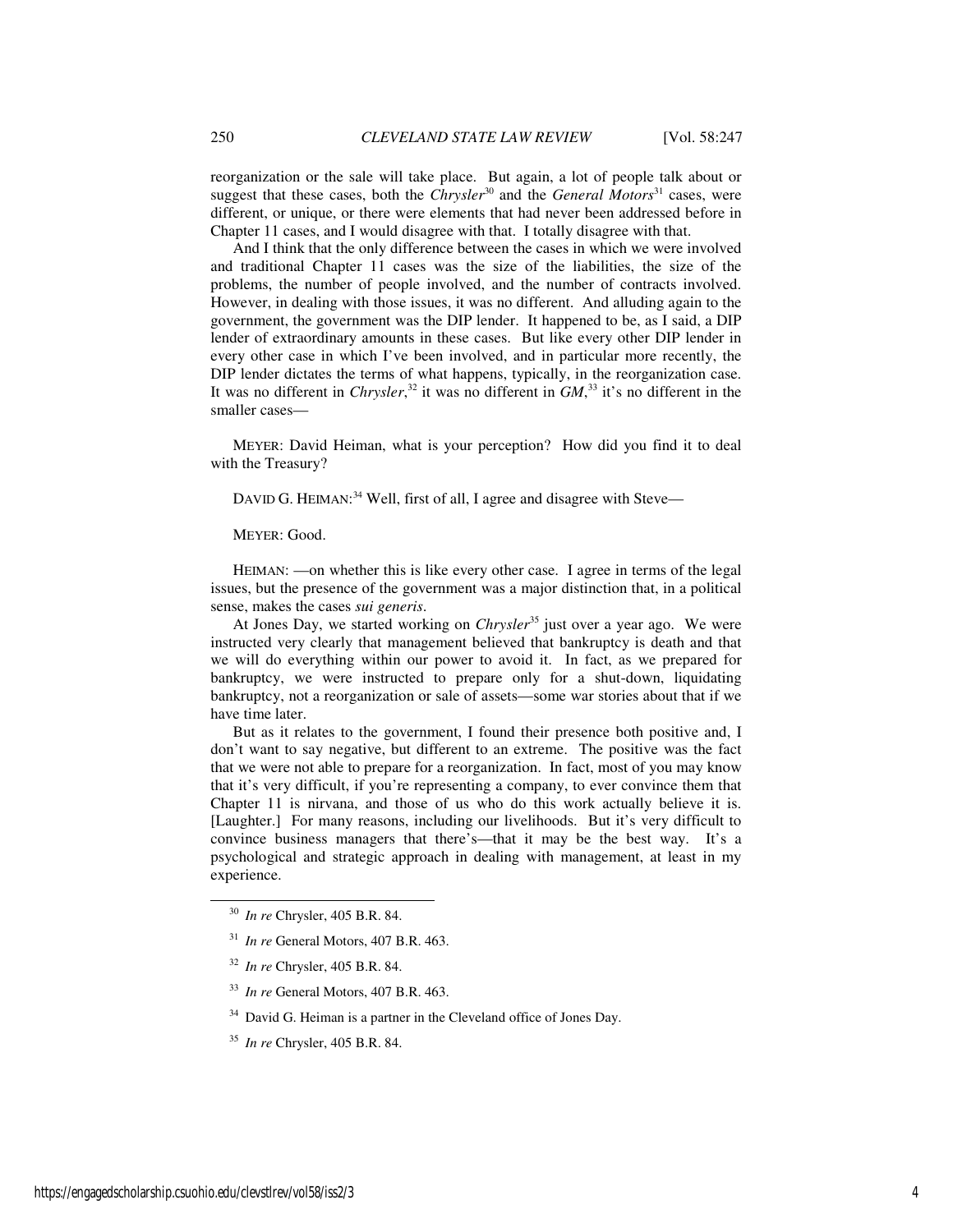When the government got involved—and by the way, they got involved first under the Bush administration. I think it's an important political point that after Paulson told the Detroit Three that TARP funds were not available to the Detroit Three because the TARP funds were available only to financial institutions, the Detroit Three together went to Congress to ask for \$25 billion and, after some very contentious hearings, were repelled. And so, the Bush administration did step up at the end.

Those were very intense times for Chrysler, particularly because Steve's client [GM] was first on the government's plate, so we were down to December 31st without having funds advanced. So, very intense times, but they did give us—loan us—\$4 billion to help us get through the next phase, and the idea was that there be strings attached: There was a maturity of April 30th; we had to submit a business plan and a restructuring plan by February 17th, and then go from there—one that satisfied the government. The presence of the government clearly made this different. We submitted a three-pronged business and restructuring plan to the car czars who had not even yet been put into place—and we had an April 30th deadline to fix all this.

So I agree with Steve, that people there, especially their counsel, worked day and night to try to make this all go in the right direction. But they were also some of the most frustrating times in terms of how to deal with the government to get things done.

Even today, although we sold Chrysler and closed the sale on June 10th, and we were supposed to have our wind-down plan funded and ready to go within thirty days thereafter. We're still not there on that, and it's just a very difficult political process for us right now with the government.

MEYER: Switching gears a little bit, Tom Mayer has represented a number of unsecured-creditors' committees. Tell us a little bit about the composition of these two committees. Also, were there special challenges in beginning to represent a group in the *Chrysler*<sup>36</sup> or  $GM^{37}$  cases where the timeframes were so tight?

THOMAS MOERS MAYER:<sup>38</sup> And you're depriving me of my chance to spout about the government, huh? [Laughter.]

MEYER: Well, if you'd like to do that, you can do that as well.

MAYER: I'll hold that until the end. Each of these cases, the committees in these cases were not like anything I'd ever seen before. First, they were huge. The *Chrysler* committee was eleven, I think, and *GM* started out at fifteen. So they were enormous. And second, each was a United Nations. You had suppliers, most of whose contracts were being assumed—in *Chrysler*, almost everybody got assumed; in *GM*, most got assumed, not all—you had dealers—

l

<sup>36</sup> *Id*.

<sup>37</sup> *In re* General Motors, 407 B.R. 463.

 $38$  Thomas Moers Mayer is a partner in the New York office of Kramer Levin Naftalis & Frankel LLP.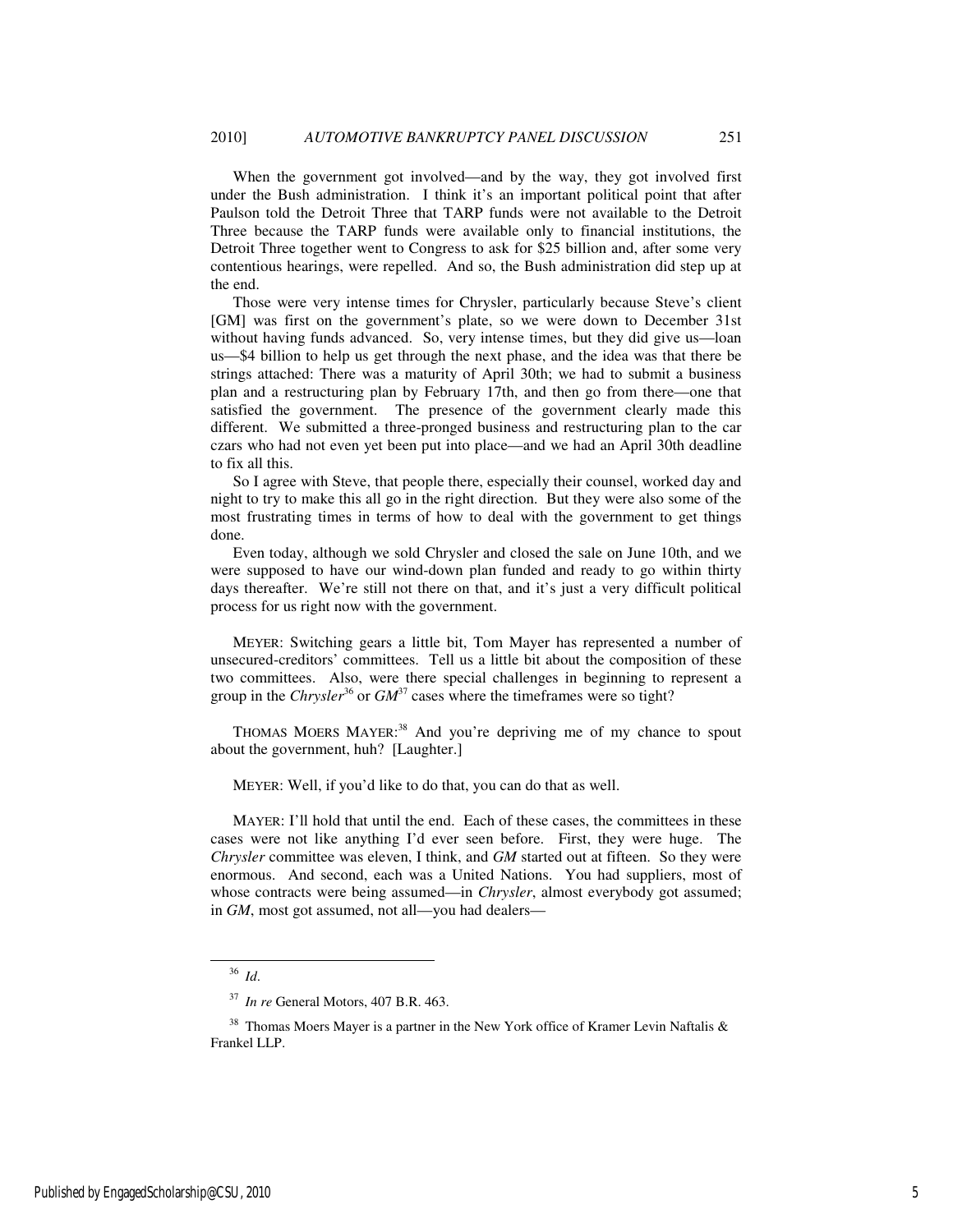MEYER: Please tell the group a little bit about what happens when a contract is being assumed?

MAYER: If a contract is assumed, the buyer ends up performing under the contract and it's as if the bankruptcy never happened. That's a little bit of an exaggeration because the buyers, especially Chrysler/Fiat, took the opportunity to try to renegotiate certain terms of the contracts. Less—I think, true to a lesser extent for New GM. But it's as if the bankruptcy never happened, and life goes on for the supplier and for the OEM.

So that was one species of constituency, and their concerns were mostly how do we keep the production line going? How do we know our contract is going to be assumed? How do we invest in tooling? How do we invest in inventory without knowing whether we're going to get paid back for it?

The problem was diminished somewhat by the fact that both companies went dark. There weren't—there wasn't actual production going on at the time with these cases. But this is a supply line that works day-to-day, and those processes were very difficult.

In *Chrysler*, we had the—for those of you who know him, this will—this will, I think, cause some amusement—I had, as a trade creditor on my committee, Magna represented by Bob Weiss. Those who have been involved in Tier 1 or Tier 2 auto bankruptcies know that Bob Weiss represents General Motors most of the time, and his nickname in Detroit is "The Godfather" because he has power of life and death over the suppliers. And to have him as a supplier representative in *Chrysler* was very interesting.

He came up with a checklist of ten things he wanted Chrysler to do for suppliers, and I looked at them, and I looked up at Bob, and I looked down at the list, and I said, "If you were on the other side, as you usually are, would you agree to any of this?" And Bob looked down at the list, and he looked up at me, and he looked down at the list, and then he looked up at me again, and he said, "Depends on how hard I was going to jam the other guy." [Laughter.]

So that was one part of it that was interesting. We had dealers on the committees—I'll never pass another dealership and look at it the same way. We should really let Steve Lerner talk about dealers because the dealers are the ones who really got shafted in this process. Two constituencies got shafted in this process that you do not hear about as much as you should. One is the dealers—and I'll let Steve talk about that—and the other, which was the final constituency on my committee in *Chrysler*—in *GM*, we also had some bondholders; in *Chrysler*, there was no public debt—were the tort claimants.

And lest you think this is all a bunch of tort lawyer make-up, I had a woman call me up and say that her house had burnt down because her pickup had exploded in the garage, and her insurance company had paid her and sued the car company and won, and her lawsuit was still pending when the bankruptcy filed, and all through the pending nature of the lawsuit, the car company was calling up and saying, "We're going to settle, we understand we're at fault, we don't want you to sue us." And then bang-o, bankruptcy; and she gets nothing. *She* got shafted.

MEYER: We'll come back a little later and talk more about that. Stephen Lerner, tell us about the committee that you represented.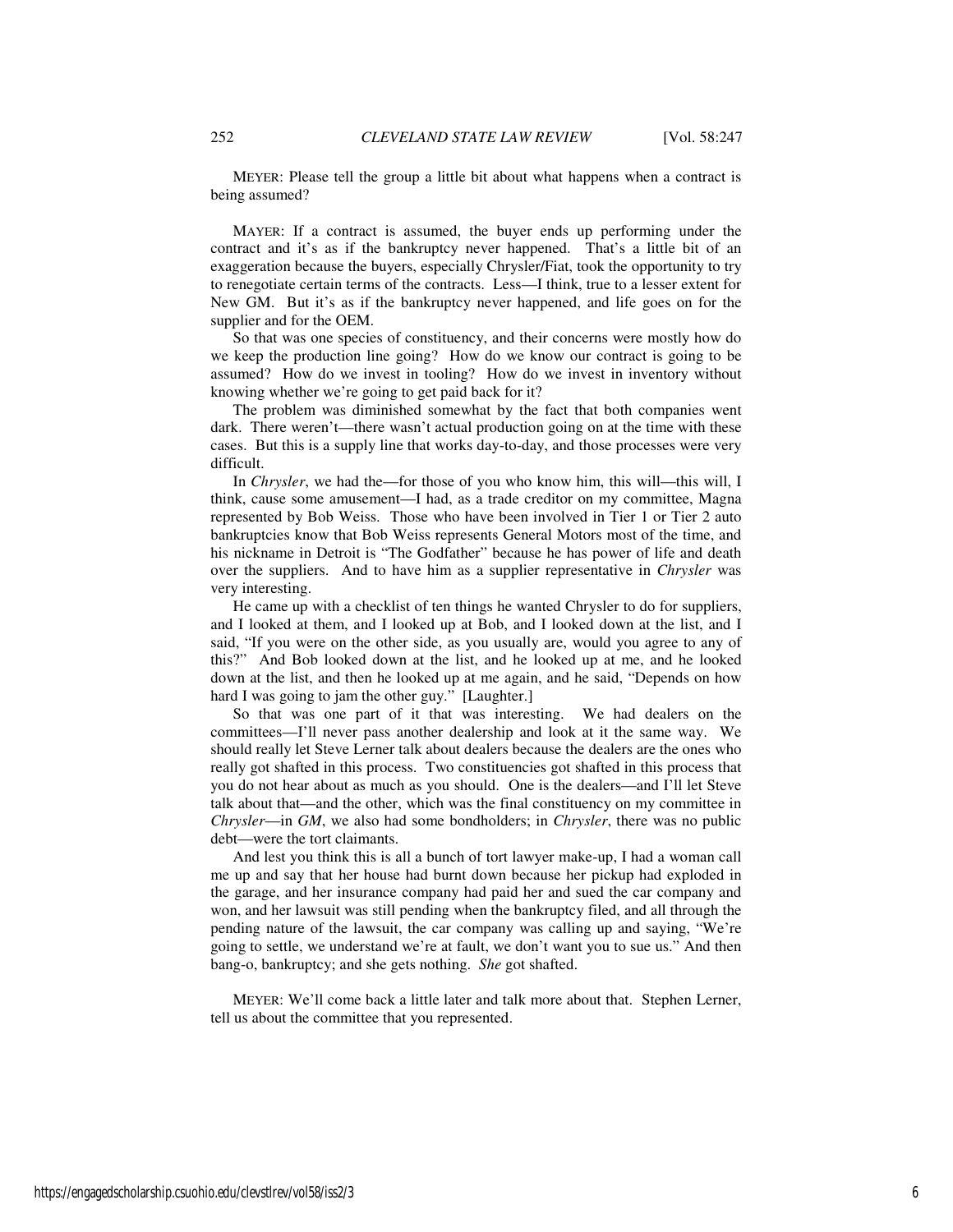STEPHEN D. LERNER:<sup>39</sup> Our firm represented the largest group of dealers in the *Chrysler* case whose franchise agreements were going to be terminated by Chrysler. There were just shy of eight hundred dealers whose agreements were going to be terminated. We represented about four hundred from forty-seven different states, so we really had coverage of every type of dealer that Chrysler had.

### MEYER: How do you represent a group of four hundred?

LERNER: Not very easily. But what we did is, we created an executive committee that had nine dealers from a cross-section of states, and they basically made all the decisions. We were funded by every dealer who joined in the group, and they basically, as part of the agreement, allowed the executive committee to make decisions on their behalf.

HEIMAN: You just picked the nine craziest people you could find.

LERNER: We picked the—well, that was for the witnesses. [Laughter.] We picked the most sympathetic witnesses one could have, but Tom is exactly right. I mean, the dealers here really got shafted—I think that's putting it mildly—and let me go back to the first question, which is the U.S. government's involvement. I, for one, believe the government was motivated to do the right thing here, but, in so doing, if anybody thinks that it wasn't ninety-five percent political, they're wrong, and as part of the politics, it was clear to us that the dealers were simply not going to be protected.

We met with the Automobile Task Force, Steve Rattner and Matt Feldman, and while we had a very polite meeting at the outset of bankruptcy, it was clear that the dealers were simply not one of the groups that the government, frankly, cared about. For one, the employees were obviously taken care of. The unions did very well. The suppliers, as Tom said, almost all the suppliers had their contracts assumed and assigned.

MAYER [gesturing to Meyer for the floor and causing Lerner to stop speaking, then urging Lerner to continue]: Keep going. I want—you can finish, and then I want to—

KAROTKIN: Hold on a minute. Hold on a minute. Why is it different from any other Chapter 11 case?

I mean, Tom, you say that the dealers got shafted and the tort claimants got shafted. It's no different than any other [Mayer begins to interrupt]—let me finish. It's no different than any other Chapter 11 case where a debtor rejects contracts, or a purchaser decides what contracts it wants to take, what employees it wants to take—

LERNER: But that's not what happened in *Chrysler*.

KAROTKIN: That's exactly what happened in *General Motors*. Exactly.

-

<sup>&</sup>lt;sup>39</sup> Stephen D. Lerner is a partner in the Cincinnati and New York offices of Squire, Sanders & Dempsey L.L.P.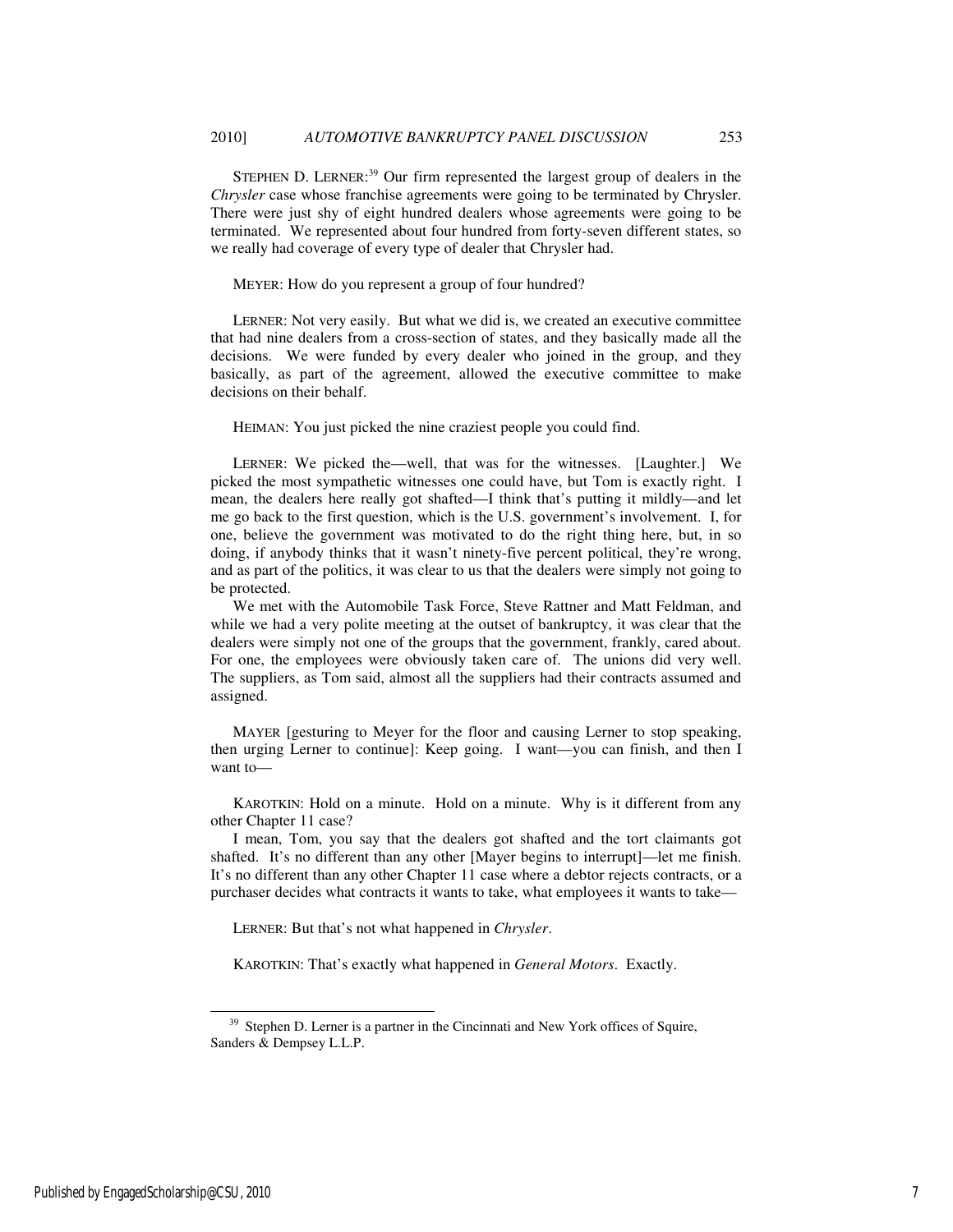MEYER: Well, Stephen [Karotkin], in *Eagle-Picher I*, did you shaft the asbestos claimants? There were a lot of asbestos claimants in that case. [Laughter.]

KAROTKIN: No, you did. [Laughter.]

MAYER: I really do want to address the political issue here because I disagree with Steve, and I—both Steves I disagree with, as follows:

Number one, I think there was remarkably little politics. You want to talk about politically powerful constituencies who got shafted? One, there is a dealer in every Congressional district. The dealers were able to mobilize press and Congressional support to an unprecedented degree, and the reason the unions did as well as they did is that you need union labor to operate the plants. And they didn't need the dealers, and they didn't need the minority banks, and they didn't need the tort claimants.

You want to talk—

KAROTKIN: So what's wrong with that?

MAYER: —about who got shafted? One, it's dealers who had a dealer in every Congressional district. Two, the tort lawyers, who are major contributors to the Democratic Party, they got nothing. The people who benefited? Yes, the auto workers benefited, but that's because they needed the workers to run the plants.

HEIMAN: Can I ask a question? Who in the audience has gone into a dealership to buy a car? Of all of you, does anybody here feel sorry for the dealers? [Laughter.]

MAYER: No, but wait—

LERNER: Well, you know, but that's really not—look, you had—

MAYER: But wait a second, that's not fair. That's not—

LERNER: We had a dealer on our committee whose grandfather received his franchise from the Dodge brothers.

HEIMAN: Uh-oh, the violins are coming out.

LERNER: They have been in business for a hundred-and-one years, and if the market didn't put them out of business, then there are good arguments as to why it shouldn't have happened.

Now to Steve's point, *Chrysler* and *General Motors* were different in this respect—and David, you and I talked about this at a similar program over the weekend. Steve's comment is that—

HEIMAN: We do this—

LERNER: Every—every three days.

HEIMAN: —virtually every five or six days—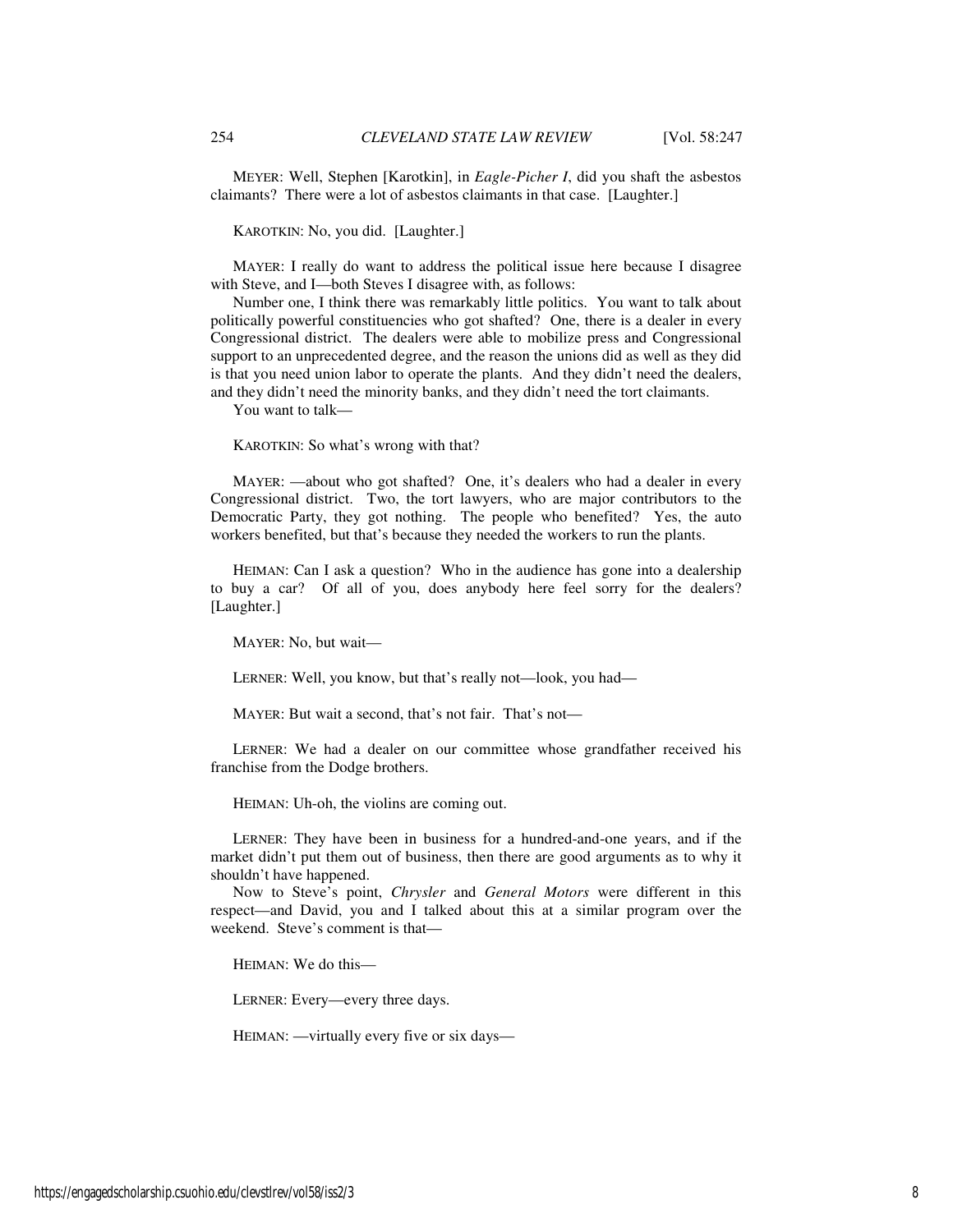MEYER: This is a road show. [Laughter.]

LERNER: Today is my turn to win, by the way. [Laughter.] I haven't won one of them.

The difference is this: In an asset sale—and these were asset sales, which, by the way, Chapter 11 no longer consists of reorganizing debtors. Pretty much every company is liquidated or it's sold in an asset sale. But in an asset sale, buyers do get to pick the assets they want to buy. You can't force somebody to buy an asset they don't want to buy. So ordinarily—

MAYER: Although you try.

LERNER: Well, the buyer says, "I want these contracts. I don't want these contracts." Well, who was the buyer in *Chrysler*? Well, it was effectively Fiat, okay? Fiat became the entity that managed New Chrysler. On the witness stand, the best witness, as far as I was concerned, was the Fiat representative, who, in crossexamination, said, "We don't need to get rid of any dealer agreements as part of the bankruptcy. We can do it later."

So what's—what makes the difference? The difference is if the buyer doesn't say, "Don't assign all the contracts to me," then I think Chrysler's management had a fiduciary duty to maximize the value of Old Chrysler—that's who they work for, not New Chrysler—and they should have forced Fiat, if that was their legal position, to acquire all of the dealer agreements.

HEIMAN: Number one, that guy didn't know what he was talking about. [Laughter.]

Number two, he's the same guy, after we got the bankruptcy court to approve this sale and it was on appeal, and then the Supreme Court—

LERNER: He's not been seen since. [Laughter.]

HEIMAN: He's affiliated with the same company who said, "Oh, we—"

You know, there was a June 15th closing deadline, so if we didn't close by June 15th, maybe the deal would go away. I don't think anybody believed it, but in approaching the appellate process, obviously time was of the essence, and we had to convince everybody that we couldn't continue the stay beyond the twelfth or thirteenth in order to close the deal in time.

And that same company, Fiat, the people who bought the Chrysler assets, said, "Oh, we'll close no matter what." [Laughter.] You can't rely on those guys, the people from Europe to—

MAYER: What happened to the dealers, though, was peculiarly awful, especially *Chrysler* in particular. And Steve hasn't yet mentioned this, but the story that really stuck a lot of dealers—and I had three on my committee, including one who was incredibly vocal and seems to know every Congressperson there is—

LERNER: Tamara Darvish.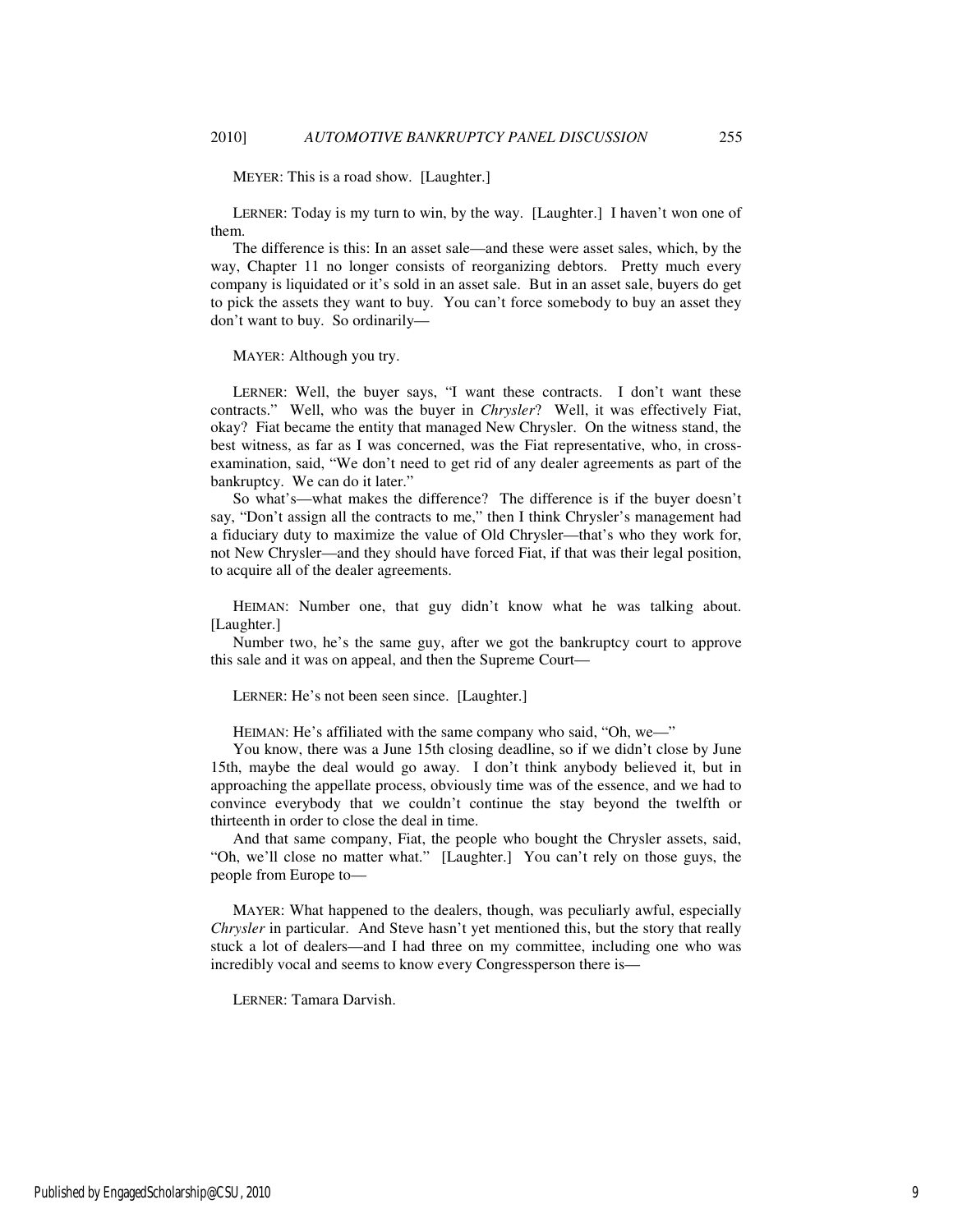MAYER: Tamara Darvish. If you go on to darcars.com, you can see Tammy selling cars. She's very forceful. What happened in *Chrysler* is that, in the months leading up to bankruptcy, a guy named Press, who I've forgotten what his title is—

LERNER: Jim Press.

MAYER: Jim Press. He's head of North American Sales?

LERNER: Right.

MAYER: He went to the dealers around this country. He said, "Buy more, buy on credit, borrow, we need you to pump up the volume—"

LERNER: "And if you don't, we are going to remember who does this." This was three months before the bankruptcy.

MAYER: And people who didn't want to borrow hocked their assets to help out Chrysler. And then Chrysler filed and rejected their dealerships.

HEIMAN: Hey, you know, this is bankruptcy, Tom. You're not—you're not trying to react to what the debtor did wrong in the past.

I would acknowledge to you that it seems like they took that too far, but the question is: What's in the best interest of all the constituencies? What do you do to maximize the value of the estate? How are you going to assure the best possible result and recovery?

It's not by going back and taking one guy who said, you know—doing what he thought he was supposed to do in convincing people they need to spend more money on their showrooms, and so forth. That is a raw deal for those people, but you can't let that push—in the wrong direction—what the best result is.

MAYER: David, in another case—

MEYER: Ordinarily, if I were a buyer and was ready to take a lot of—

HEIMAN: Thank you for cutting him off, by the way.

MEYER: Ordinarily, if I were a buyer and willing to take a lot of executory contracts, wouldn't the estate analysis be: "Give them everything so that there won't be claims against the residual estate?"

KAROTKIN: Sure.

HEIMAN: Yes, and you're saying, "So why are the dealers—"

MEYER: So why did Chrysler take a different position?

HEIMAN: Because what Steve [gesturing to Karotkin] said is only part of the equation. It is—whether you agree with it or not, it is the absolute uniform view among car manufacturers that fewer dealers is better. And while the guy at Fiat who

https://engagedscholarship.csuohio.edu/clevstlrev/vol58/iss2/3 10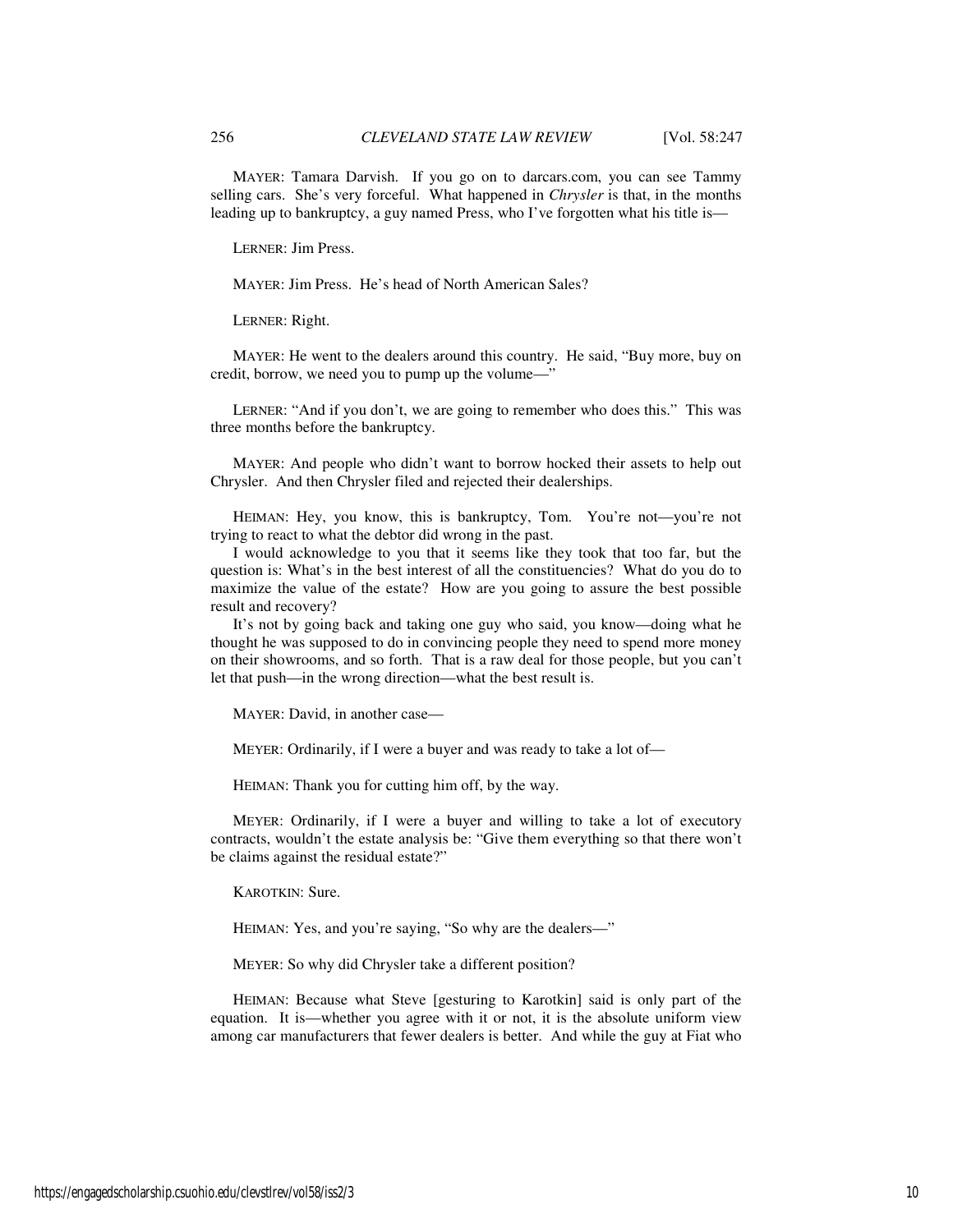was on the stand may have testified otherwise, there is no question that Fiat expected a streamlined dealer organization.

MEYER: Steve Karotkin, when did you start to prepare for the bankruptcy filing? David said he started about a year ago to prepare. When did you get involved?

KAROTKIN: We got involved, actually, about this time last—

LERNER: Ten years ago? [Laughter.]

KAROTKIN: No, about—actually, about this time last year, right before Thanksgiving in November, 2008.

Although my firm has represented General Motors on a regular basis prior to that time, we really got involved with contingency planning around this time in 2008. And of course, at that time, no one really believed a Chapter 11 would happen.

That's a time that David alluded to, when the General Motors executives approached the United States government for emergency financing. And everybody thought that they would come through with the financing before the end of the year. And, as David mentioned, it was hardly easy, and we actually had to be prepared to file for relief under Chapter 11 by January 1st in case they didn't get the money by the end of December when they actually would run out of cash. And they closed on the loan from the government on New Year's Eve at about midnight, and . . . .

The numbers—[to Meyer] just two minutes—the numbers with respect to General Motors are absolutely staggering. They have annual payments to suppliers of \$50 billion; they are paying suppliers about \$5 billion every month and if they didn't get that money at the end of December, they had no money to pay the suppliers at the beginning of January.

MEYER: And the standard arrangement is those payments go out in the first days of each calendar month.

KAROTKIN: That's correct. Right. And they have approximately eleven thousand suppliers.

HEIMAN: Ours was different with the suppliers. We had a different timing, but, you know—

MEYER: The same basic idea.

HEIMAN: Yeah.

MEYER: David Heiman, some of us saw you on the front page of the *New York Times*—

HEIMAN: Just once? [Laughter.]

MEYER: Well, aside from the reprints that you were distributing. [Laughter.]

HEIMAN (laughing): Very good.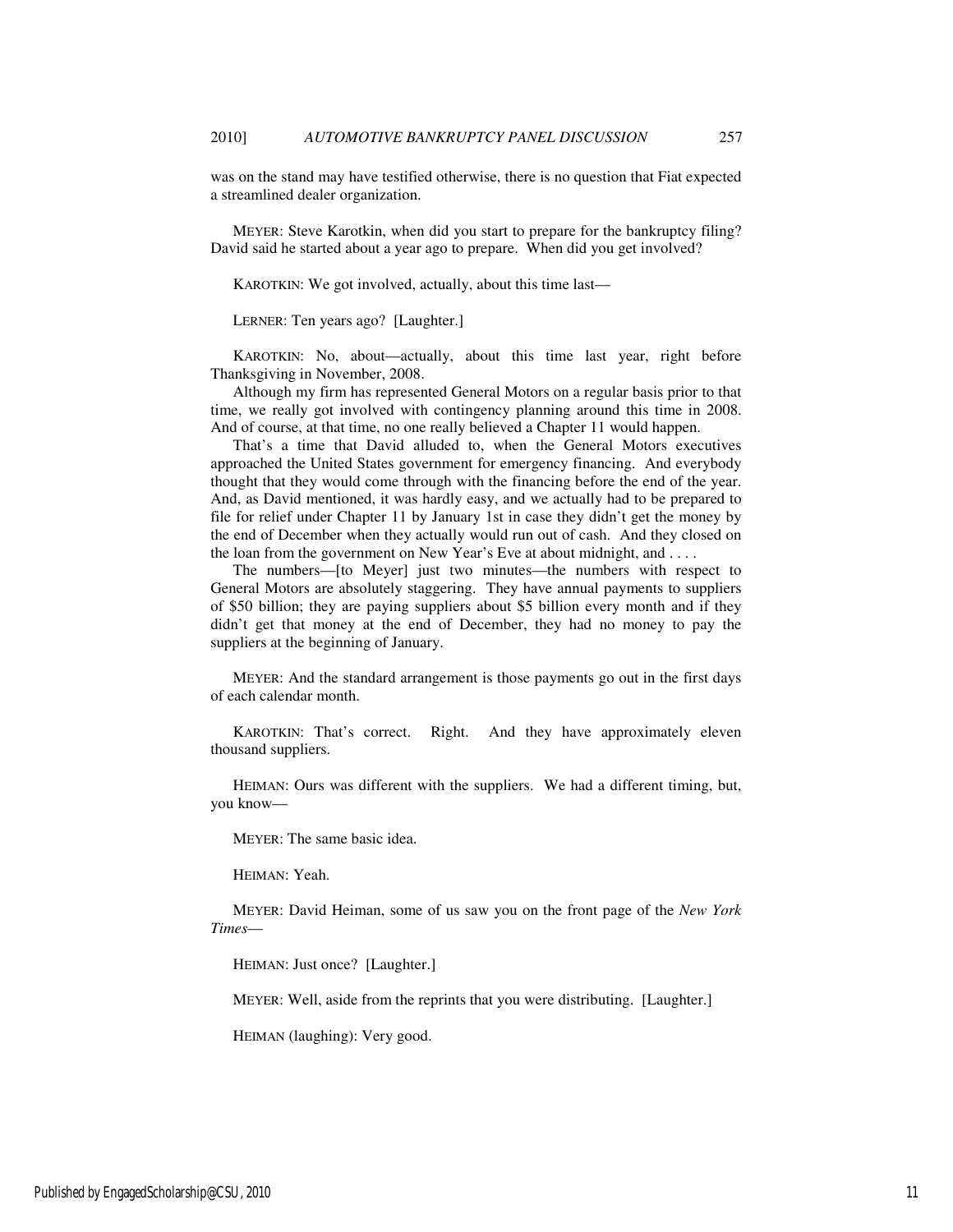MEYER: How did you come to land on the front page of the *New York Times*?

HEIMAN: Well, it cost me a lot of money. [Laughter.] Actually, first of all, you know that my name was not below my picture, right? It was just a spontaneous picture by the photographer.

We had been preparing—and I assume Steve was going through the same thing with Rick Wagoner—we had been preparing Bob Nardelli virtually twenty-fourseven from the day we got involved in the case for these hearings. And it was as though we were going into the most serious trial, preparing this witness for crossexamination.

And, of course, because of that, he wanted to have his senior lawyers with him. We had gone the day before to the Senate hearings, which, by the way, were very impressive in my mind. They were—there's the decorum, and while politics were clearly at play, there was respect and thoughtfulness, I thought.

The way you get into these hearings is, at least the ones where there are crowds of people who want to go, that you have to stand in line.

It's a mad rush. There are people demonstrating and picketing and yelling and screaming, "This is bad, the government is bad, the OEMs are bad, everybody's bad." And so, it's just chaotic. So we get into this room—you rush in and grab whatever seat you can. So we picked a seat. We were a half hour before the hearing started, I gave my newspaper to my partner, and I got a call in this hearing room, and, at that moment in time, they took a photograph, unbeknownst to us.

And more importantly, unbeknownst to us, there was a sign in front of both of us that said: "Reserved for Chrysler." And keep in mind; this was at a time when no one, but no one, was supposed to know that there was any contingency planning for bankruptcy. [Laughter.] So when I was in my breakfast room the next morning and opened the paper, I was a bit horrified. [Laughter.]

KAROTKIN: By the picture? [Laughter.]

HEIMAN: Yeah, by the—

MEYER: The picture was very nice. And there were those of us that knew what it meant when he was in that picture sitting behind that Chrysler sign.

HEIMAN: I did get a number of calls and emails saying, "Gee, I didn't realize you weren't well." [Laughter.]

MEYER: Tom Mayer, you described the composition of your committee as a United Nations. How did you, in the timeframe that you had, come forward with a position when some of the constituencies on your committee were probably in deep disagreement, one with the other.

MAYER: Sometimes it just comes down to a majority vote. You try to craft a consensus.

At *Chrysler*, everything was compressed, and the consensus on the committee was very clearly in favor of having the deal go through, even though there were people on the committee who were getting close to nothing based on the deal, and felt distinctly aggrieved.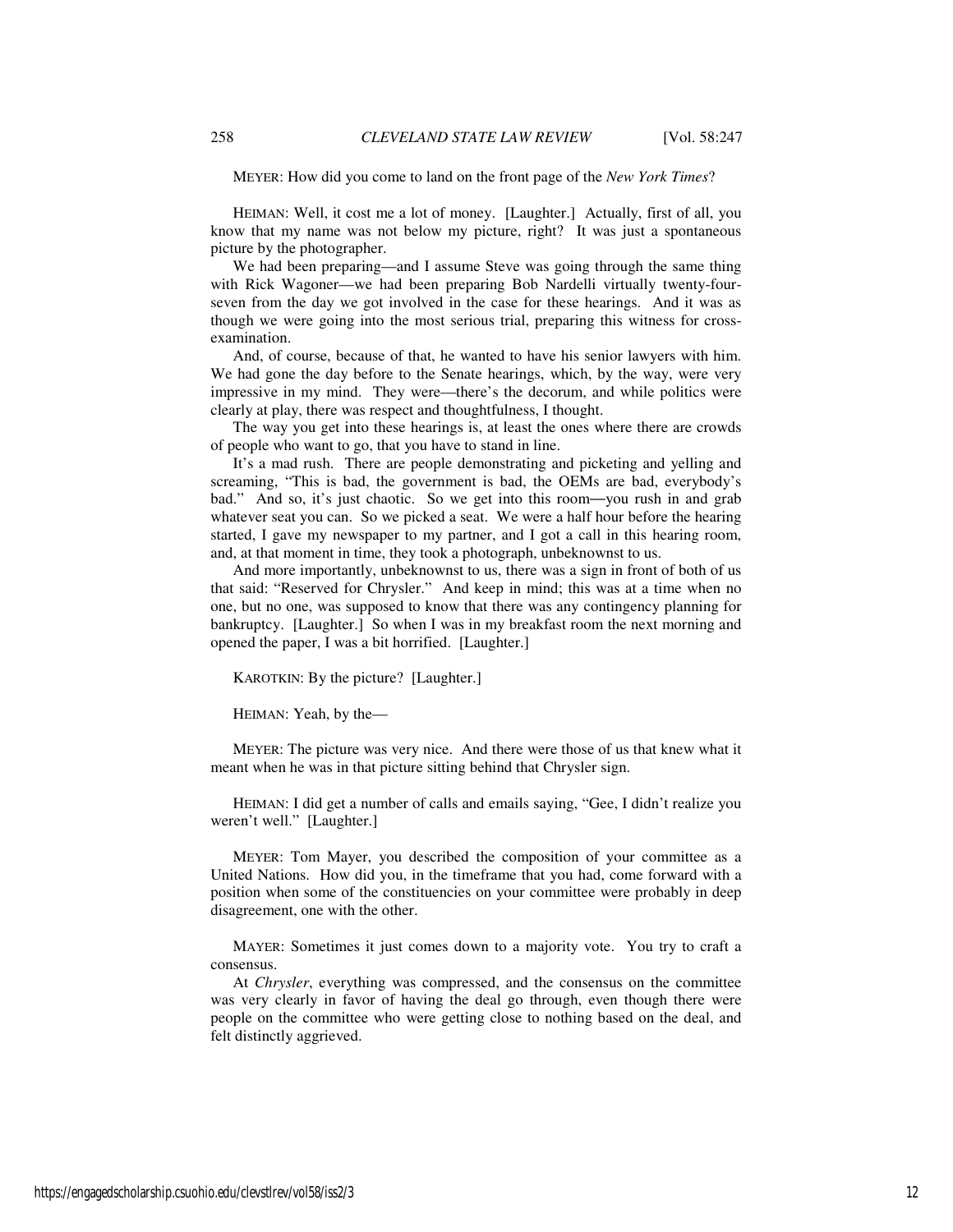In *General Motors*, it was more interesting. The U.S. Trustee, which is the Department of Justice official that puts people on the committees, had assembled a committee that was very finely balanced. You had the UAW, the United Auto Workers, that wanted the deal to go through, but you had the United Steel Workers and the International Union of Engineers, which were getting nothing out of the deal. Those of you who think this was just a payoff to organized labor, you should talk to a steelworker or an engineer whose retirees got virtually nothing out of *GM*.

You had three suppliers—two suppliers who didn't know whether their contracts were being assumed. You had dealers who didn't know whether their contracts were being assumed. You had the PBGC<sup>40</sup> that wanted the deal to go through very badly. So you had a very finely balanced committee, and we were initially opposed to the sale going through unless certain changes were made. And in fact, certain changes were made, and on the basis of those changes, the critical votes on the committee flipped, and the committee ended up supporting the sale.

MEYER: One of the more controversial aspects about the two cases was the use of section  $363$  asset sales<sup>41</sup> to accomplish what looked to some like a reorganization plan. What's the current standard—and I'll let anybody who wants to respond what do you think the current standard is for when you have to have a plan of reorganization and when you can accomplish the same thing with an asset sale?

HEIMAN: Why don't you let Steve do it, since he took the losing position? [Laughter.]

### KAROTKIN: You can lose again. [Laughter.]

LERNER: I'm with the judge. What Chris is referring to is commonly referred to as a *sub rosa* plan. And the principle here is really one that's more process, and that's important. In both cases, there was an asset sale, and there are really two ways you can accomplish an asset sale in a Chapter 11 case.

One is to do what Chrysler and General Motors did, which is file a motion, ask the court for permission, and apply a very-easy-to-satisfy standard, which is the debtor's business judgment. And that is not controversial, if what you are doing is truly simply selling assets so there are assets sold and there is a purchase price paid in return.

The question that was presented in these cases was whether the sale was really more than that, more than simply selling assets for a purchase price. And if it's more than that, meaning that you're now determining, for example, how creditors' prebankruptcy claims are going to be paid, then that is a plan. Because what a plan of reorganization is, at essence, is the contract pursuant to which creditors' claims are paid. Typically, when you get into the treatment of claims, it's a different process that is—takes more time generally, but also gives creditors greater rights: More disclosure, rights to vote, and rights to object. So if you're a debtor, and you want something to happen quickly, and you don't want to have a creditor vote, then you

-

<sup>40</sup> Pension Benefit Guaranty Corporation.

<sup>&</sup>lt;sup>41</sup> 11 U.S.C. § 363 (2006) (covering administrative powers related to the use, sale, or lease of the debtor's property).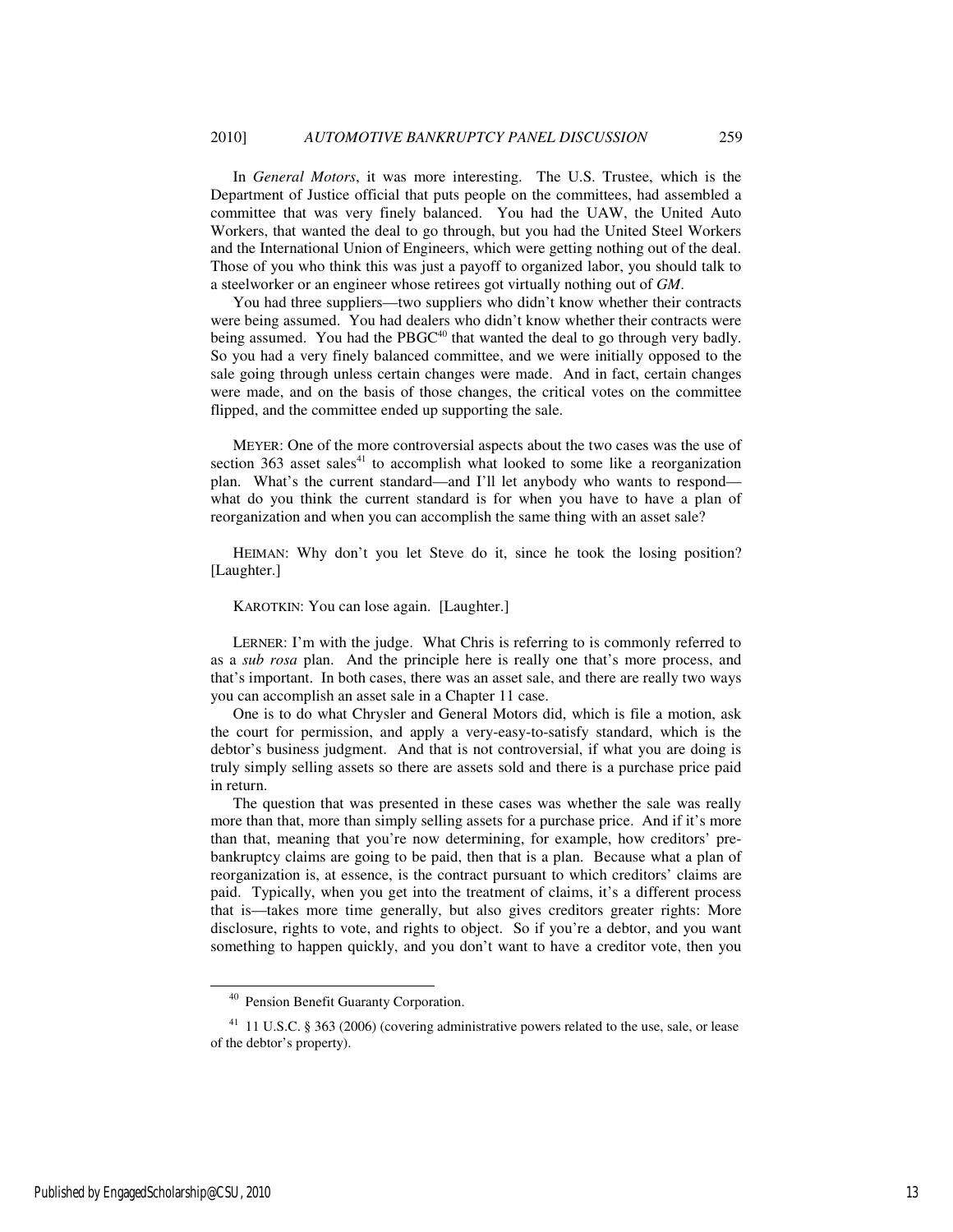want to construct it as part of a section 363 sale, because it's faster, easier, and cheaper.

HEIMAN: More important if you're a buyer—

LERNER: True—

HEIMAN: Because if you—

LERNER: But in this case, who are the buyers? We did not have a market of buyers. There was only one buyer, and that was the U.S. government, principally driving—and of course, in *GM*, I think they were literally the only owner of the business of New GM; and Chrysler with some other constituents.

But here is the argument that we and the Indiana Pension Funds, who were a very, very small minority of the first secured-creditor group in *Chrysler*—the argument was that this was not a sale only, but it was a disguised plan for the following reasons. There were several pre-petition claims that we argued—and we lost, more so on a factual finding than, I think, legal principle—where we thought this was really a plan.

And this is what was argued: One, the owners of New Chrysler were the U.S. government, the UAW through what's called a VEBA trust, but let's call it, just for ease, union claims of about \$10 billion, the U.S., the Canadian government, and Fiat. Those were the four owners. Fiat didn't pay anything in cash. They contributed technology—that's what they paid in consideration for the stock.

MAYER: Technically, they received about four hundred million in cash, but we'll pass over that.

LERNER: The company did or Fiat?

MAYER: Fiat. Well, Newco received \$400 million in cash.

LERNER: From Fiat?

MAYER: No, from Oldco in the form of a tax refund.

LERNER: Okay, well, that—well, that didn't actually come out—

HEIMAN: There you go being technical again.

LERNER: The U.S. government and the UAW, we argued, as the Indiana Pensioners did, that they received their equity in New Chrysler, not for new contributions of equity, but as treatment of their pre-petition claims.

And the reason we argued it was as follows: the U.S. government was—as David said earlier, had contributed \$4 billion in a third-lien secured claim. But, as we know, the assets of Chrysler were worth in the end, pursuant to the sale, to be two billion in cash plus the assumption of liabilities. But that was only enough to pay partially the first secured creditor, so the U.S. government's loan was completely unsecured. They made a loan to New Chrysler as well, I don't remember what the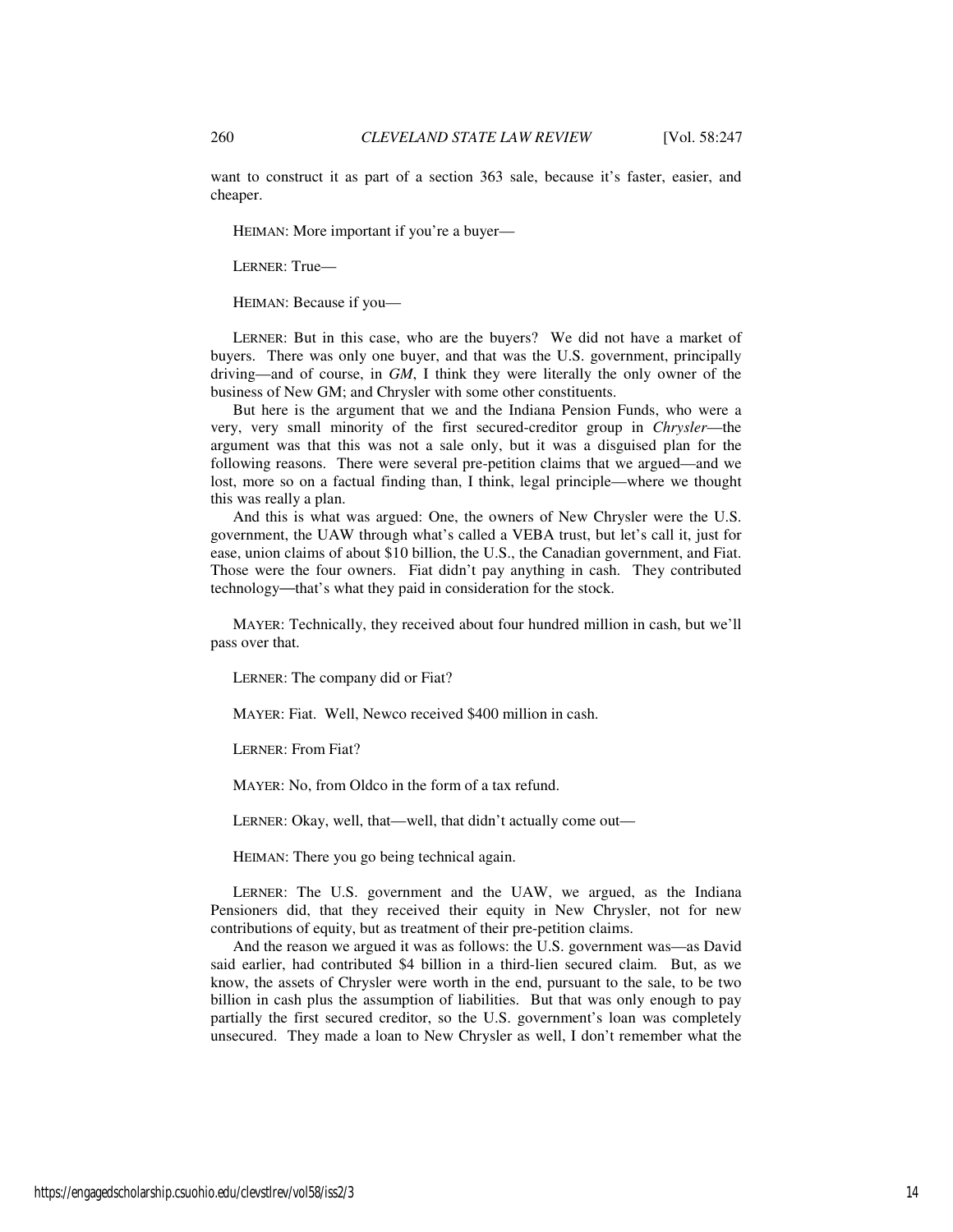exact loan was, \$10 billion-"ish" in terms of the exit financing. But the question is, "What did the U.S. government pay—"

HEIMAN: Six billion.

LERNER: —what did the U.S. government pay to get their equity? Well, it was our view that they converted their unsecured claim, okay, their \$4 billion, and that was—they were given equity for that, and therefore you treated a pre-petition claim.

Now some would say, "Well, wait a minute, they got their equity in respect of the loan they made to New Chrysler." But the loan that they made to New Chrysler was debt, and they were getting paid a hundred percent of the debt. It wasn't like they made a \$6 billion loan and were only getting repaid four billion and two billion credited equity. They were getting all of their debt repaid.

The union claim was \$10 billion, rounded, against Old Chrysler, and after the deal was constructed, Old Chrysler didn't owe the VEBA claim anything. And what was converted was the equity piece that the union claim got, plus debt of New Chrysler. Again, our argument was, "You didn't just sell the assets, you treated these claims." Then why is that a problem?

MEYER: Did both of those groups forgive their claims against Old Chrysler?

MAYER: Technically, the—

LERNER: The testimony was—

HEIMAN: UAW—

MAYER: UAW technically maintains some claim against Old Chrysler.

HEIMAN: No, they basically gave it up. The government did not give up the DIP loan.

LERNER: But the pre-petition loan went away.

HEIMAN: Yes.

LERNER: And that was our argument, that—and what's important about the case is—I mean, some people said, "Has the law changed?" I don't know that the law's changed. I think it's harder to prove a *sub rosa* plan, but Judge Gonzalez in *Chrysler* didn't say, "Well, this is a *sub rosa* plan, but because of the magnitude of Chrysler and the so-called 'melting ice cube,' and if I don't approve this sale, I'm going to liquidate Chrysler." He actually found—and he's an excellent judge and I've worked with him a lot, but I don't understand how he made the factual finding that the ownership interest in New Chrysler was not in respect of the pre-petition claims.

KAROTKIN: Let me ask you a question. If your clients or the Indiana Pension Fund got more money out of that so-called *sub rosa* plan in *Chrysler*, would it still have been a *sub rosa* plan? It would have been fine with you—

LERNER: No, no—

Published by EngagedScholarship@CSU, 2010 15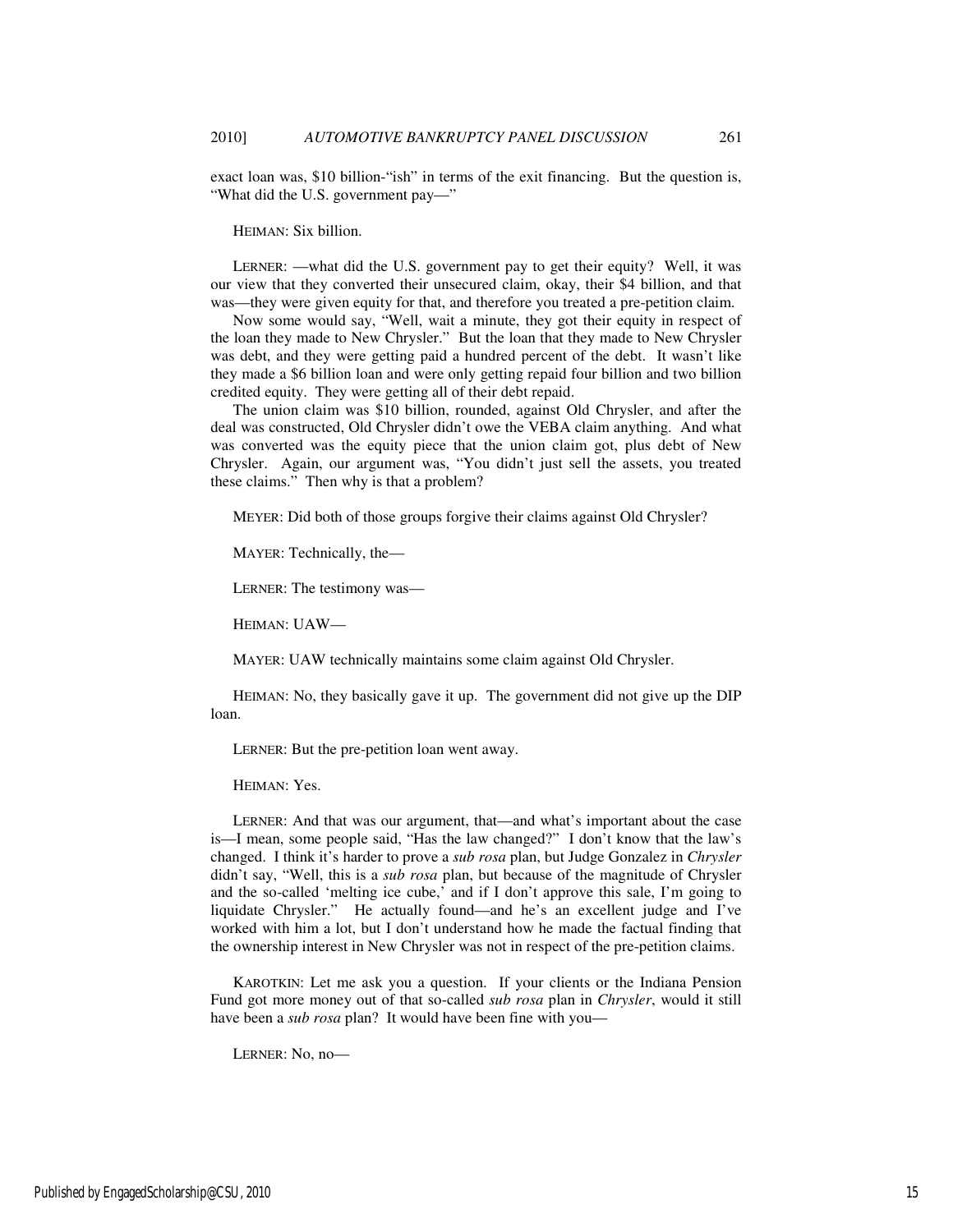KAROTKIN: You wouldn't have objected, right?

LERNER: No.

KAROTKIN: If the Indiana Pension Fund got another two or three billion dollars, they would have had no objection to the whole process.

LERNER: But that wasn't—

MEYER: That's a question for Tom Lauria—

LERNER: But that wasn't—that was not our—

KAROTKIN: Hold on a minute, hold on a minute—

LERNER: I didn't represent the Indiana Pension Fund, but that wasn't our position.

KAROTKIN: Okay, but if you got more money for your clients, it would have been fine. No problem with the 363 sale if you got more money, right?

LERNER: Are you—let me just—can I ask you a question?—

KAROTKIN: And by the way—by the way, who was going to finance this case for the period necessary to get to a Chapter 11 plan? Were your clients going to finance it?

LERNER: Here is the answer—

KAROTKIN: Yes or no?

LERNER: Of course not. The dealers—

KAROTKIN: Okay. So how was it going to get to a plan?

LERNER: We've all done plans that can be consummated—

KAROTKIN: Not in—not in sixty days.

LERNER: Well—

KAROTKIN: I haven't—I haven't. Maybe you have.

LERNER: Here's the—here's the trouble I have. The U.S. government, who put in \$50 billion to General Motors and ten billion-ish to Chrysler to save the industry, to save fifty thousand jobs, says, "I'm going to do all that—I'm going to put that amount of money in, and I'm going to save the industry, but if you don't do it in thirty days, I'm going to, you know, turn it all into dust."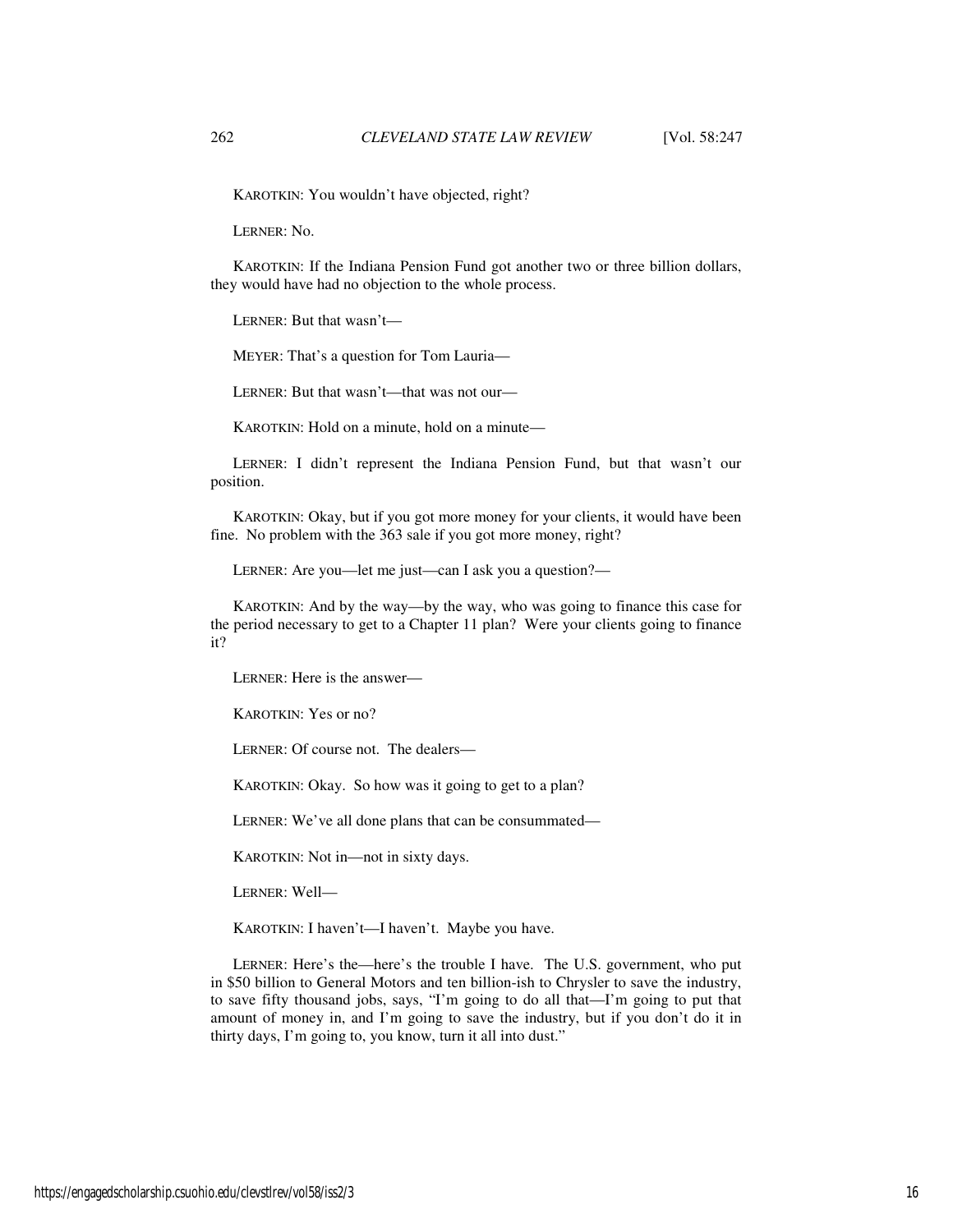KAROTKIN: Exactly the argument the bondholders made in *General Motors*.

LERNER: Yeah, but it's not credible—

HEIMAN: Why is—why is that different than any other case where either the buyer or the DIP lender says, "You have thirty days?" That—that happens. And you even alluded to it earlier. You said—

LERNER: Nothing remarkable about it.

HEIMAN: —and I'm not going to agree with this—you said that there is no more Chapter 11. It's all sales, and the sales are all in the first six months of a case, right?  $So$ —

LERNER: But here—but here's the difference, okay, and then I'll yield to Tom, who hopefully will agree with me,—if not, I won't.

MEYER: Why should everyone agree?

LERNER: No, but here's the difference, and I made this point Saturday at our other session.

What's happening today is boards of directors are waiting until the ice cube is melting, and they're pointing a gun at judges' heads. And I can't imagine being in the shoes of either Judge Gerber in *General Motors* or Gonzalez in *Chrysler* and being faced with the situation that if I try to give more time, and I call the U.S. government's bluff, that I'm not going to liquidate, so I understand that. But I am waiting for the day when somebody goes after the directors on the issue of "Why didn't you act sooner? Why did you wait until the point where there was no choice, and, therefore, you could put a gun to a judge's head?"

HEIMAN: By the way, just to be clear—and I'll say it up front, you make some very good points about whether or not this is *sub rosa*, and I think it takes a lot more discussion. My own view is, it doesn't really matter, basically, because *sub rosa*'s sort of a creation of an old case in  $Texas^{42}$  that, to me, has no application to this situation. And the role of a bankruptcy court is to basically apply the laws available to it to get the best result for the creditors and to maximize the value of the estate.

[Gesturing at Karotkin] This is Steve's point. There's absolutely no question in your mind, in Tom's mind, in anybody else's mind, that this thing would have gone kaplooey and everybody would have lost zillions of dollars if the government, the court—forget about the government, that's a political issue. They dictated it, that's a political issue. But that's what we had to deal with—everything would have melted into nothingness if this didn't happen.

And I don't find—to talk about *sub rosa* is a—you know, a dead end. It doesn't take you anywhere. What we need to talk about is whether the bankruptcy laws support what happened, and I think clearly they did. Also, I want to be clear that Judge Gonzalez gave the best performance I have ever seen by a judge at any level he was fantastic.

Published by EngagedScholarship@CSU, 2010 17

l

<sup>42</sup> *See In re* Braniff Airways, Inc., 700 F.2d 935 (5th Cir. 1983).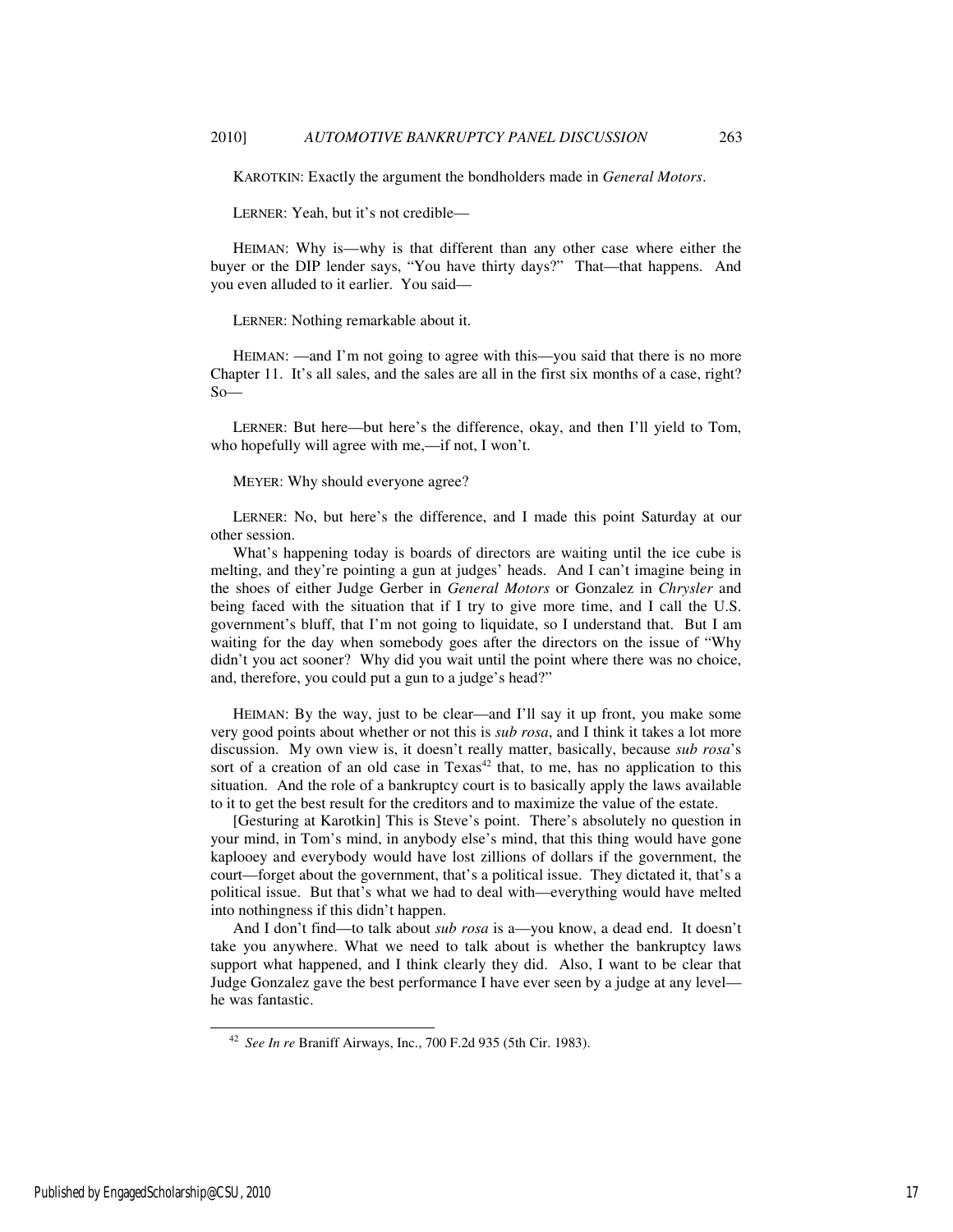KAROTKIN: That's because you won. [Laughter.]

HEIMAN: Right.

MEYER [to Karotkin]: Yeah, but you won, too.

HEIMAN [to Karotkin]: I've won other cases. Not the first win, Steve. [Laughter.]

KAROTKIN: Are you sure? [Laughter.]

HEIMAN: But I want to make this point, so it's clear at least. If you read the opinion,—if you haven't read the opinion—Judge Gonzalez basically said, "The estate, the debtors, did not contribute one penny of anything to any of the people that were taking out of Newco."

[to Lerner] And you contest that, maybe, but that's his finding—that the UAW is getting their value from Newco. Didn't matter where that money came from whether it came from the government or Citibank. That's where they were getting their money, or their recovery. The same is true of the first-lien creditors, *et cetera*. And that's what the decision rests on, and I think it's solid.

MAYER: I think that's an important point. The question that I like to pose to people, especially those that read the *Wall Street Journal* and are terribly upset about what happened to secured banks—which I think is ridiculous—the question is: If Wilbur Ross had done this deal instead of the government, what would have been different?

I'll tell you what would have been different. One, the banks would have gotten *less*. The liquidation value of their collateral was a billion-six in *Chrysler*. They got two. So the banks didn't get hurt. Number two, the same dealers, maybe a slightly different population, would have gotten rejected. Number three, the unions would have gotten less.

Who would have gotten that value? Not the banks, not the dealers, not the asbestos creditors. Wilbur Ross would have put it in his pocket. So whatever the unions got, they didn't get out of someone else's pocket. They got it out of [gesturing at the audience] *our* pockets. [Laughter.] They got it out of—the government made a decision: Union retirees will get a chance to have some health insurance.

Now you can criticize that on political grounds. There's a legitimate political debate over whether the United States Treasury should get involved in a bankruptcy case in order to allocate taxpayer value to union retirees. That's a legitimate political debate. But it didn't come out of anyone else's pockets in the bankruptcy case. And people who natter on about how this is a violation of senior-secured-creditors' rights, and it's a distortion of bankruptcy law, and this, and that? That's just wrong.

Steve is right that, procedurally—Steve Lerner is right that, procedurally, this pushed the outer edge of the envelope on "Should have this been a plan? Should it not have been a plan?" But Steve Karotkin is also right that the basic complaint here is that "I just didn't get enough, and if I had gotten more, then all these procedural complaints would have gone away."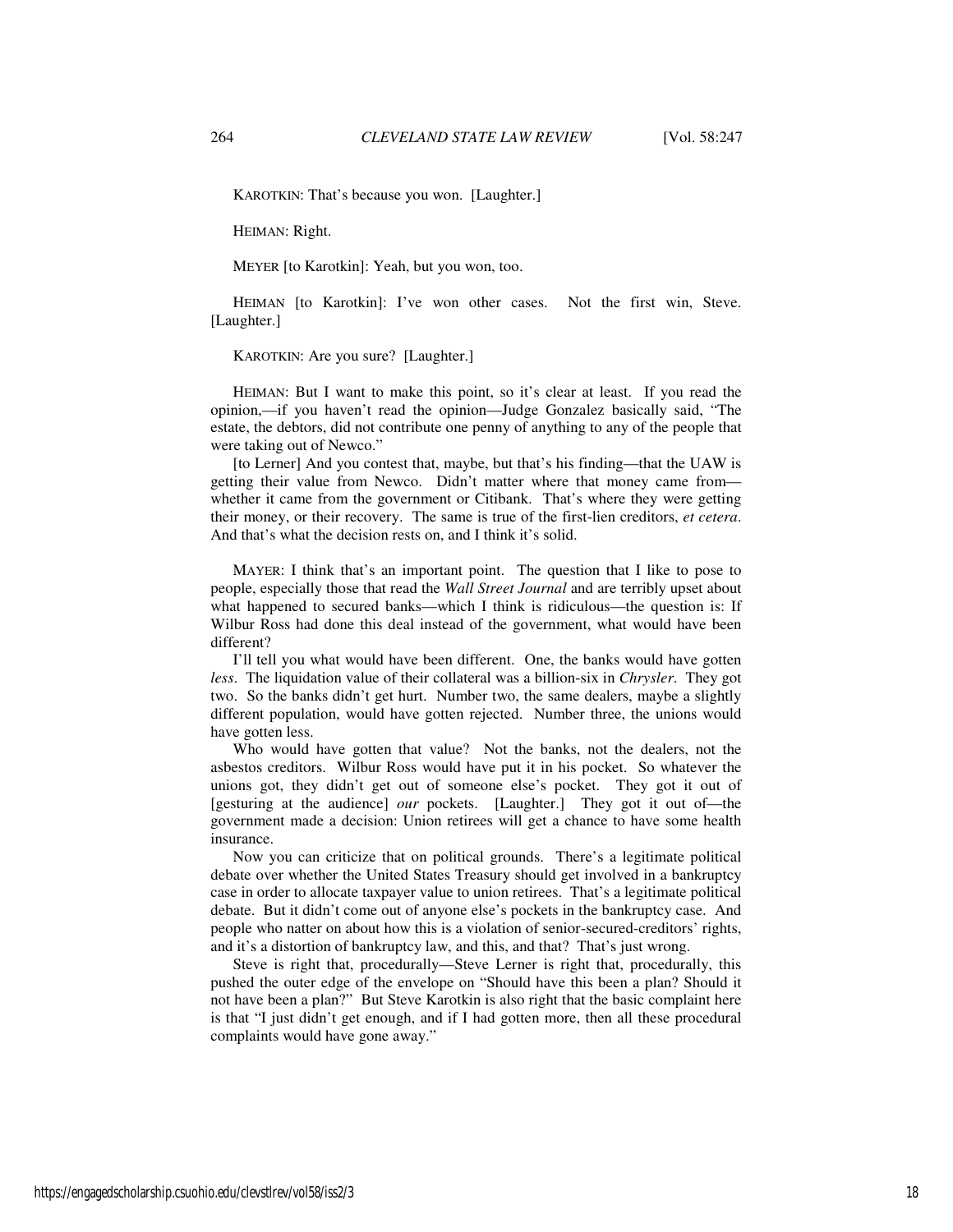In the Second Circuit, Tom Lauria, the counsel for the dissenting banks, was asked by one of the Second Circuit judges, "Wait a second, Mr. Lauria. I don't get this. At twenty-nine cents, this is completely invalid; but if you got forty cents, then everything would be fine. Can you please explain to me how you justify the legal positions you were taking?" And Mr. Lauria really had no answer to that question.

MEYER: David made a comment in our panel over the weekend that he thinks that business drives the law, and not the law drives business. Would you explain that thought and how you think it has a bearing?

HEIMAN: One of the great things about bankruptcy is that there's—there is a definitive set of statutory law. Case law, I would say, is far less than definitive. But there is so much flexibility that the courts have. And they need it, because there's every situation is different, and it takes some common sense, some business sense, and so forth.

So for me to say that is a luxury, perhaps, that maybe other practitioners in other areas do not have, but I really believe it, that when you go in to see a client—and this is true in *Federated*, <sup>43</sup> and I'll just give you an example in a second—and these are strong managers who know their business and know what's best for their business. That's an assumption, but a lot of times it's actually true, believe it or not.

And if that's the case and they come to you and say, "This is what we want to do," and you say, "Well, let me think: Is it immoral? Is it unreasonable? . . . No, but we have this statute in the Bankruptcy Code that says maybe you can't reject that contract," or whatever. Then should you say to the client, "I don't think so?"

No, I don't believe so. I think one of the great things about bankruptcy is you're supposed to do what's best for the business—in Chapter 11 at least. So it's a great system, and I believe that what's best for the business should drive the legal analysis. And you should find ways—and obviously, there are exceptions to this—but you should try to find ways to fit the law into what's best for the business.

And I'll just give you one extreme example, quickly, and this is in *Federated*.<sup>44</sup> Early on in the case, our guys came to me and said we needed a financial advisor. So they interviewed everybody at Goldman, Lazard, whomever, and they came up with Shearson Lehman. And I said, "Uh-oh."

Shearson Lehman, they had done the underwriting of the debt, and, as you may recall, before the statue changed,—last year, I think—if you had done an underwriting as an investment banker within three years prior to the filing, you were automatically disqualified, basically. I don't remember the specific language, but— "You are not disinterested," I think was the language.

And so they came to me, and they said this is who they want. And I said, "Hmm. Well, okay." I explained to them that we have a problem. They said that they'd still like to make a stab at it. And you know, this is extreme, but I said, "Because you believe in this so strongly, we'll take a shot at it." I mean, it was directly contrary to the statute. And we went to court and basically—

[Karotkin whispering to Heiman]

<sup>44</sup> *Id*.

-

<sup>43</sup> *In re* Federated Dep't Stores, Inc., No. 1-90-00130, 1992 WL 605483 (Bankr. S.D. Ohio Jan. 10, 1992).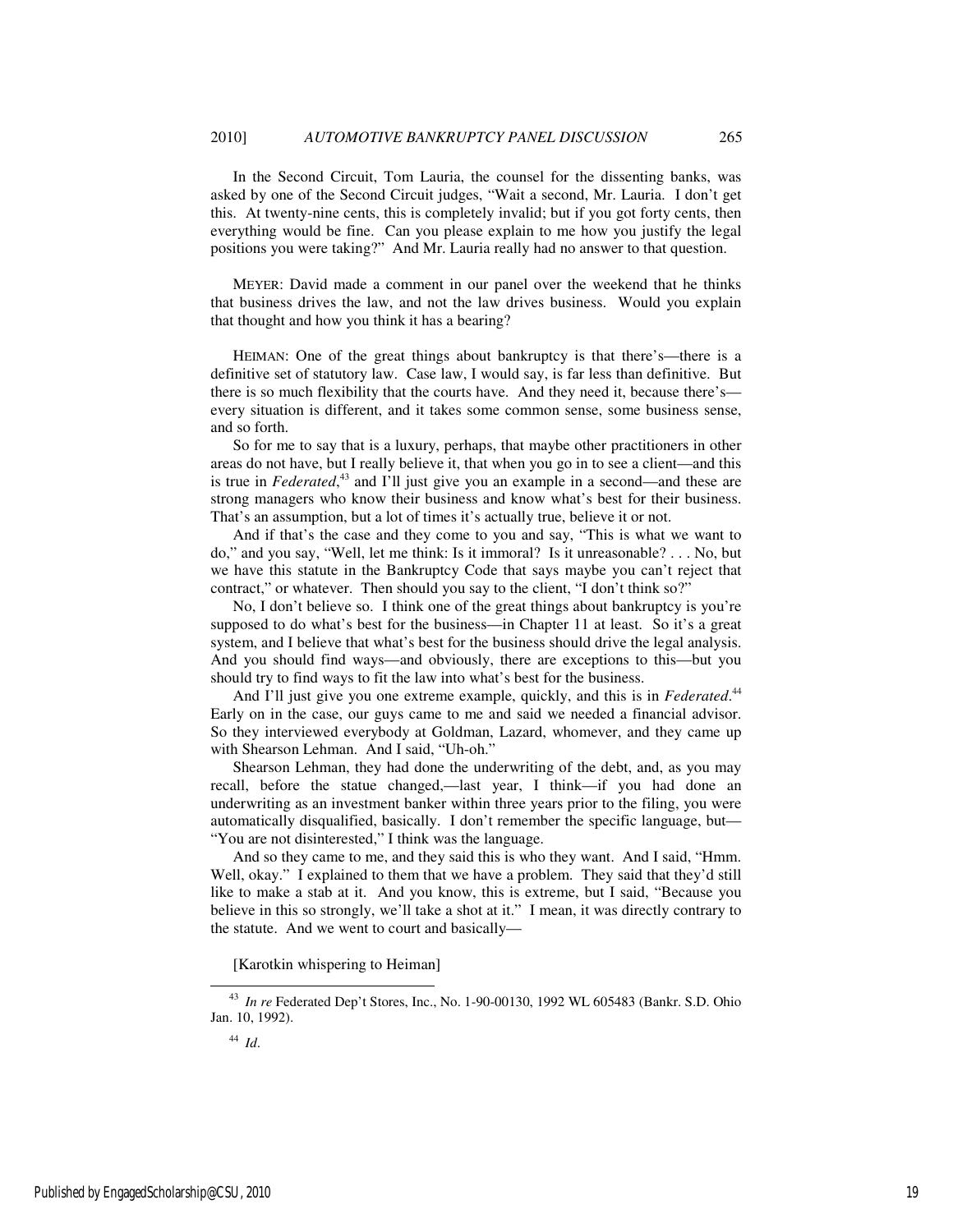HEIMAN [to Karotkin]: Hmm?

KAROTKIN [*sotto voce* to Heiman]: It was overturned.

HEIMAN: Excuse me; I'm not—[Laughter]

MAYER: We have got the punch line, David.

MEYER: Yes, you've got the punch line, Stephen. We'll come back to you.

KAROTKIN: I just wanted to make sure I had time.

HEIMAN: I'm just giving you an example, you know, so if Steve wants, I'll take the punch line away.

Well, the court obviously accepted Shearson Lehman, and based on our arguments that "Look, we know what the statute says. We're not going to try to tell you anything other than what the statute says, but the overriding policy of bankruptcy, blah, blah, blah." You know, it was really like pulling it out of thin air, [laughter] and the judge accepted it.

And so we went with Shearson Lehman, and the client was happy, the creditors were happy, everybody was happy but the U.S. Trustee, who appealed it up to the Sixth Circuit. And that's a well-known case right now where he got it reversed. But the client got what they wanted, they got Shearson Lehman for the duration of the—

KAROTKIN: For free. [Laughter.]

HEIMAN: For free. It's even better, see? [Laughter.]

MEYER: Steve Karotkin, GM got to watch Chrysler's case for about a month before they filed themselves. How did you go to school on what you saw taking place, and what kind of adjustments did you make in your plans as a result of what you saw happen in *Chrysler*?

KAROTKIN: We had someone at every single *Chrysler* hearing, we reviewed copies of all of their pleadings as they were filed, and, obviously, we were pleased with what was happening because they were proceeding about thirty days ahead of us.

There were different issues. We didn't have the issues with the secured creditors that they had in *Chrysler*. But certainly, watching what happened with Judge Gonzalez and the precedent that he was establishing with *Chrysler* made it much easier for us when the *General Motors* case was filed. And we were certainly appreciative of all the hard work that David—[to Heiman] I don't want to swell your head more, David, but—that David and his colleagues had done.

And if you read Judge Gerber's opinion in approving the sale in *General Motors*, he does cite to Judge Gonzalez with respect to virtually every single issue that was contested. So we were—as I said, we monitored *Chrysler* day-to-day and got—in fact, got all the transcripts as they were coming out as well.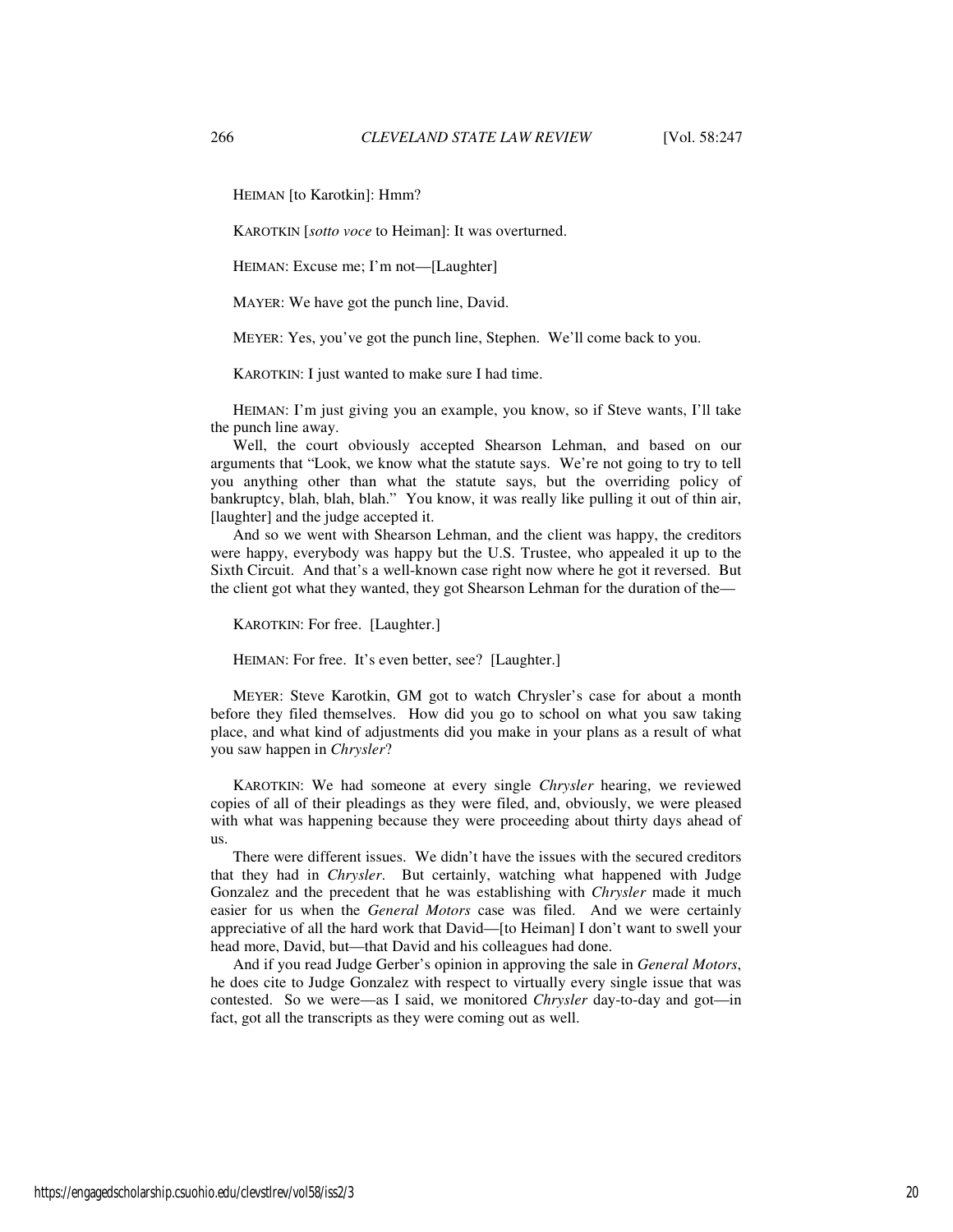MEYER: In *Chrysler*, David at least was able to say that he had a titular buyer in Fiat—although, as we heard, they didn't actually put any money into the deal. In *GM*, there wasn't even a titular buyer, was there?

KAROTKIN: Sure—New General Motors. [Laughter.]

MEYER: Which was created in order to become the acquirer, right?

KAROTKIN: It was.

MAYER: One of the sort of "funny ha-ha" moments of the *GM* case was when, at the beginning of the case, we realized that the buyer was a limited liability company, which meant the Treasury, as holders of fifty-five percent of the equity, would pay taxes to itself. [Laughter.] That changed, but it was a fun observation.

KAROTKIN: But again, I'm not sure that's different from any secured creditor credit bidding for the assets of its borrower. I know Steve Lerner would disagree with that.

LERNER: No, I—I—it's no different.

MAYER: The other fun observation—the funny line; will be funnier to some of you than others—is why the government didn't take eighty percent of the equity of General Motors. Because then it would have been liable for the pension plan. [Laughter.]

MEYER: This is for everyone—what conclusions do we draw from these two cases? Are these just a large example of common principles? Is there something unique about them?

What does this mean, in Cleveland, Ohio, when somebody comes in and wants to sell the business on the thirty-fifth day of a Chapter 11 case? Are we going to be able to use the same precedents and have the same outcomes as what you had in *GM* and *Chrysler* when we don't have the government standing there saying, "Do it or I'll shoot you"?

KAROTKIN: I'll be—look, I started out on this subject. It is no different from any other Chapter 11 case, where the secured creditor says, "I'm not funding this enterprise in Chapter 11 unless you sell it in thirty days." The standard for rejection of contracts was the same. As I said earlier, the only difference was the numbers were huge—that's all.

LERNER: I would say that the things that I would point to as being unique about these cases will render it *sui generis*, as David said. I don't think we're going to see the combination of facts and circumstances here—whether you think it was a remarkable set of circumstances or not, we're not going to see it. I think it's going to be difficult for people to stand up and say that *Chrysler* or *General Motors* holds a lot of precedential value for those reasons.

MAYER: There are a couple of things about these cases that make them different. And they're around the edges, but they may prove to be important.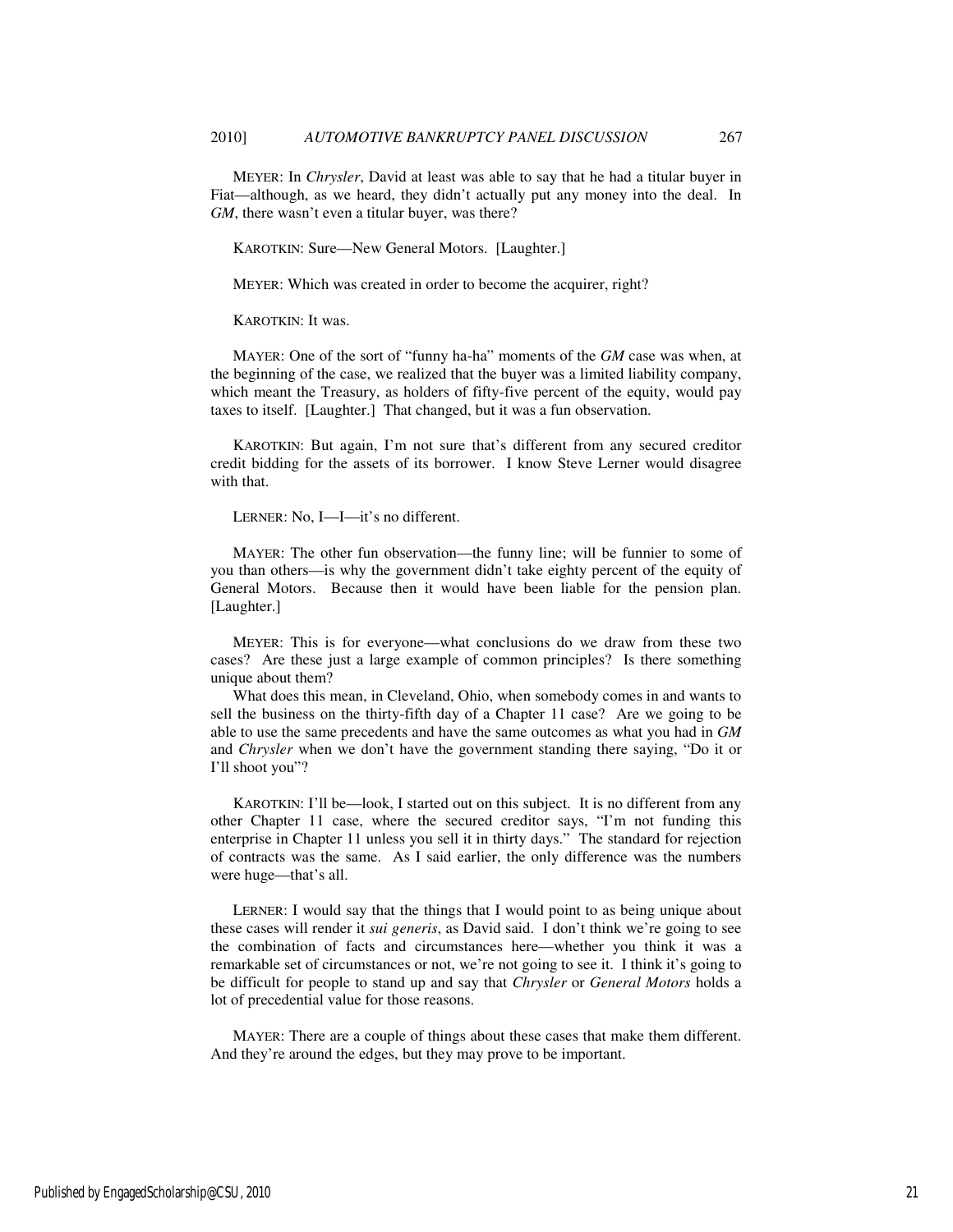First, in another case, a bankruptcy judge may very well ask, "Well, what happens next? Am I left with nothing, and a bunch of creditors that I have to deal with, and no estate at all?"

And in *Chrysler* there was, I would say, an implicit promise by the government to see that there was, in fact, a plan. And whether or not that promise is fulfilled, we will know probably in three days. There's a hearing.

HEIMAN: We're going to get it done.

MAYER: Side—

HEIMAN: It's hard.

MAYER: Side comment. For those of you dealing with government, it's very different—very different—from dealing with a private party. You sign almost nothing. There are almost no agreements to enforce.

LERNER: No negotiation.

MAYER: There's almost no negotiation. The concept of estoppel virtually doesn't exist. The issue of authority is fascinating. One of the things that really never got litigated is—

HEIMAN: By estoppel, do you mean that a promise is not always a promise, or what?

MAYER: Well, you know . . .

HEIMAN: I know what you're referring to.

MAYER: What, you want me to tell my story?

HEIMAN: Sure. Go ahead. I think it's important.

MAYER: Really? . . . Alright . . . One of the odd things about *Chrysler* was that there was very little investigation done of the parties that brought you this mess, namely its private-equity owner, Cerberus, and its preceding owner, Daimler. The unsecured-creditors' committee sought the ability to investigate both of these parties and was told by the government, in no uncertain terms, that it would not be allowed to investigate Cerberus.

Why not? Well, Cerberus needed to give a release to Daimler, whom it was accusing effectively of having defrauded it into buying Chrysler in the first place. And it needed to give a release to Daimler because Daimler wouldn't fund the pension plan at Chrysler without a release from Cerberus. And you won't find that dynamic in any other case. So as a result, Cerberus walks.

Incidentally, it is my firm belief, confirmed by a subsequent investigation, that the only thing Cerberus ever wanted out of Chrysler was its financing subsidiary, which Cerberus now owns free and clear of any entanglements with Chrysler and whose debt is now trading close to par. There's an interesting story here—go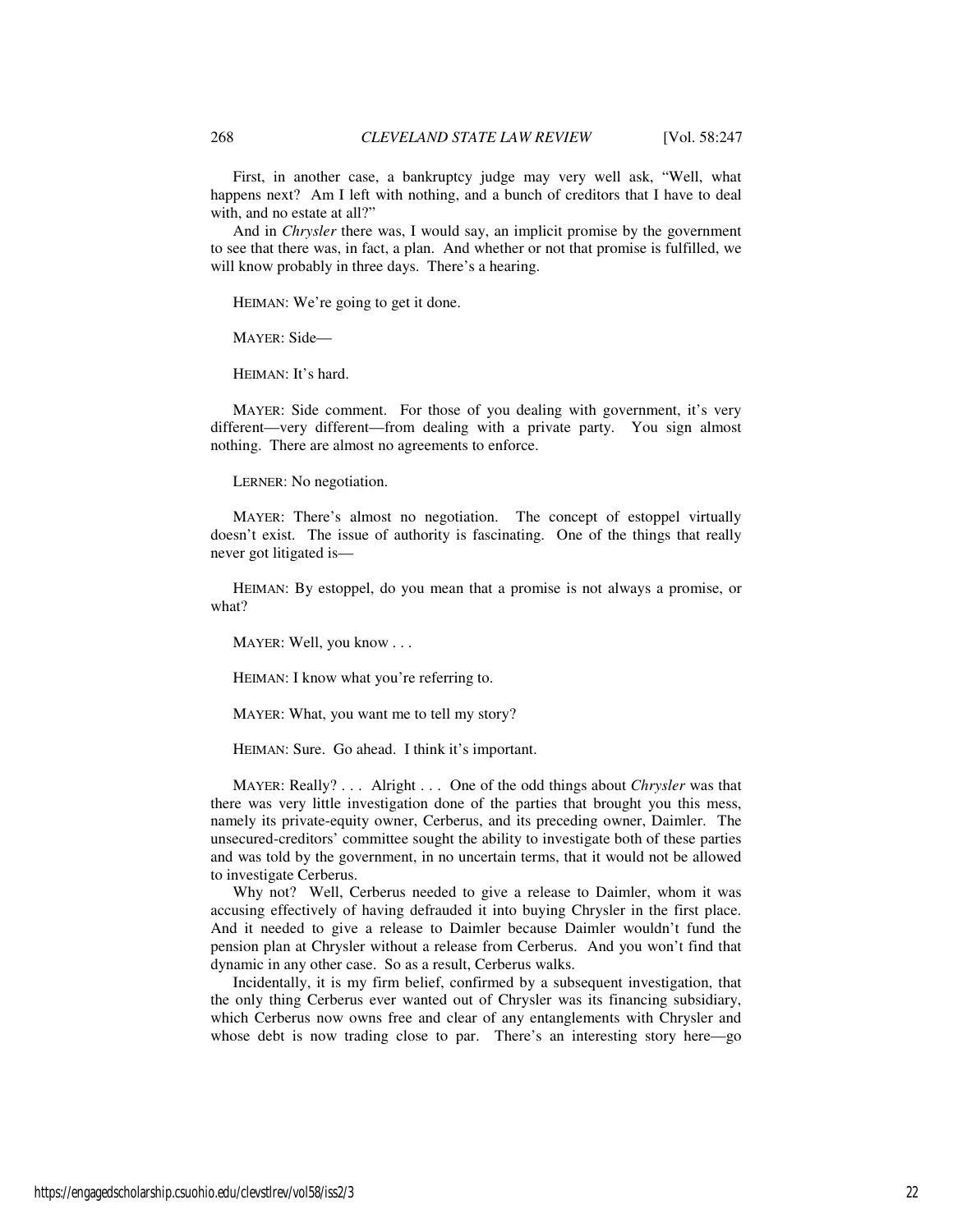forward a year and see if the press covers it. It will be interesting to see whether Cerberus declares an enormous victory out of the *Chrysler* process.

The process that David is referring to, and which shows you the difficulties of dealing with government—after the government told me I couldn't investigate Cerberus, they gave me the right to investigate Daimler for forty-five days. That was specifically negotiated, and the government was thoroughly involved in all of those negotiations.

And I went off and I investigated Daimler and determined that there were, in fact, causes of action to bring against Daimler. At which point, the government came in, and said, "We're reserving our rights to grab those claims against Daimler, and we're going to object to the fees that you incurred in investigating—in conducting the investigation."

HEIMAN: They had the right because of the DIP loan, so—

MAYER: If you were dealing with a private party, a bankruptcy court would not allow that to happen. It might still not allow it to happen.

But when you're dealing with the government, the government has rights and statuses that a private party doesn't have, and it's very scary. Hobbes called it "Leviathan" for a reason.

MEYER [to Lerner]: Stephen, did you have something to add there?

LERNER: One other outcome—and I know most people around the table here today say that the secured creditors weren't mistreated and that there was no change in the priority scheme in the Bankruptcy Code. And I think you can make that argument.

But as a practical matter, if you talk to hedge-fund managers and distressed-debt buyers and pension-fund managers around the country, they have a perception which sometimes is more important than reality—that the rules have, in fact, changed. And I've talked to people at conferences who say that they think twice now about their investment strategy in companies that are unionized, or companies that have underfunded pensions, for fear that what happened in *Chrysler*, in their view—again, you can argue that nothing untoward happened and the priority scheme was observed, but there are a lot of people out there investing a lot of money whose views have changed on that score.

HEIMAN: We heard the same thing when we busted the LTV special-purpose vehicle: "Oh my god, they'll never be financing to those again." And they say, "Well, they'll think twice."

Yeah, they'll think once, and they'll think twice, and when the credit lines open up, they'll do the same thing they always have. I'm not the least bit worried about it, and I especially don't—I'm not very sympathetic to the hedge funds who think it's a problem.

MAYER: I mostly represent hedge funds. These people are not paying attention, okay? How many cases have we seen? *LTV*<sup>45</sup>—the assets got sold for a song, and a

-

<sup>45</sup> *See In re* LTV Steel Co., No. 00-43866, 2001 WL 965044 (Bankr. N.D. Ohio Mar. 30, 2001).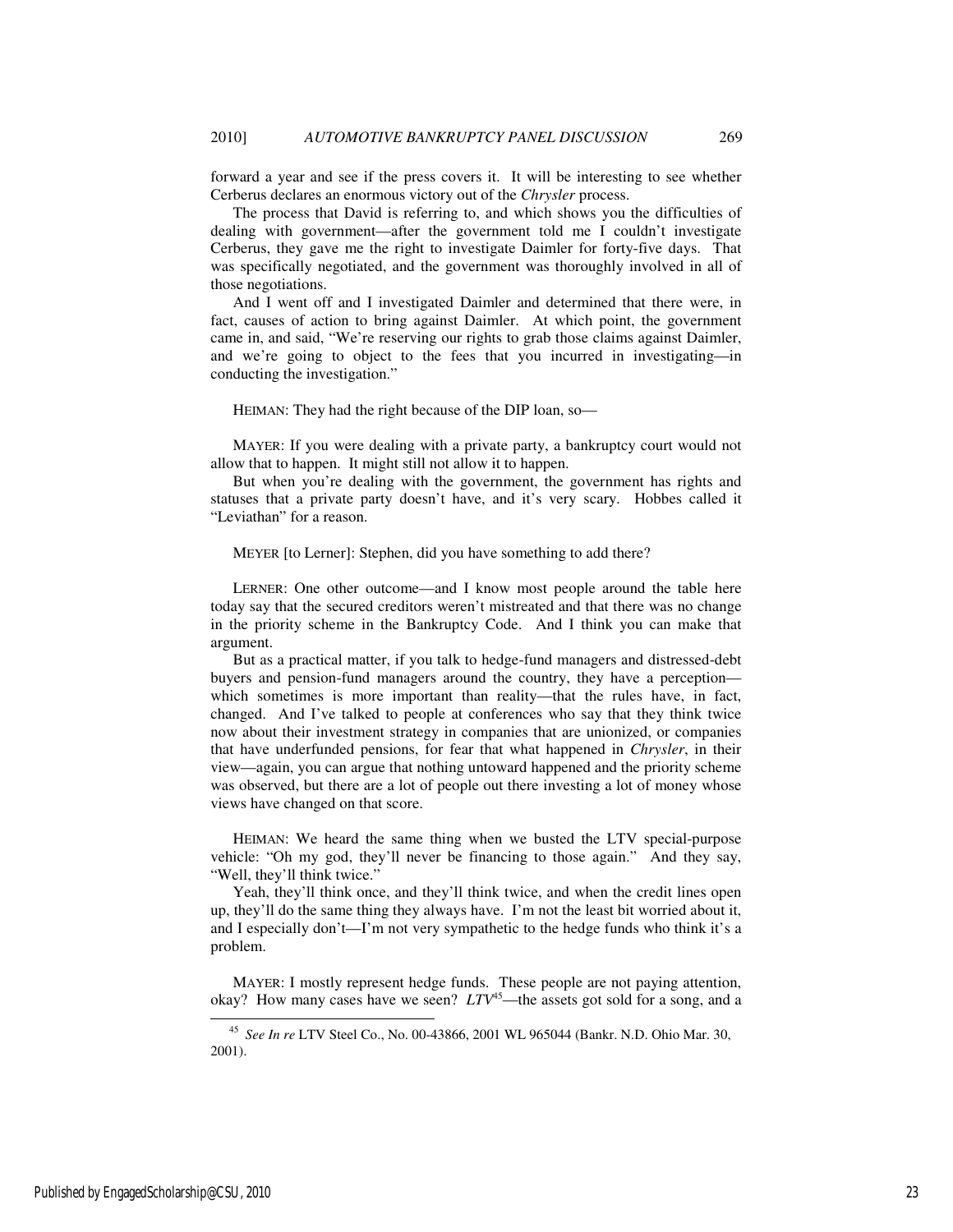couple of years later, Wilbur Ross gives the union and its retirees a retiree medicalbenefit plan on account of what were pre-petition claims. Same thing happens in Bethlehem Steel,<sup>46</sup> Republic Technologies<sup>47</sup>—two different bankruptcies, the last one a liquidation in which the banks got less than their borrowing base for their current assets. And the union gets a retiree medical plan. It happens. Unionized labor and pensioners do better than other unsecured creditors. And they're supposed to do better than other unsecured creditors. That's what the Bankruptcy Code says. That's why we have  $1113$  and  $1114<sup>48</sup>$ 

I'm sorry. I represent a lot of hedge funds, and people who think that investing in a unionized company or a company with a big pension plan is a—is not subject to the dangers of those instruments, they just haven't been paying attention.

MEYER: One final topic, and Tom mentioned it earlier in the discussion about product-liability claimants. The *Chrysler* sale order purported to deal not only with people who had existing claims pending against Chrysler, but also people who might have a claim in the future by virtue of an accident with a car that they bought years before.

The Second Circuit didn't really rule on that issue and said they'd wait and see. Can a bankruptcy court deal constitutionally with the claim of a creditor who doesn't yet exist? On a claim that doesn't yet exist?

HEIMAN: Let me first ask you the question: would you, when you address the sale order—if you were standing in front of Judge Gonzalez—would you use the word "purportedly"?

MEYER: No.

-

HEIMAN: Okay.

MEYER [laughing]: I can answer that one easily.

HEIMAN: First of all, I take my learning more from the  $USG<sup>49</sup>$  case, a large asbestos case in which I was debtor's counsel. The section involved is  $363(f)$ ,<sup>50</sup> or

<sup>49</sup> *See In re* USG Corp., No. 01-2094 (RJN), 2003 WL 845571 (Bankr. D. Del. Feb. 19, 2003).

 $50$  11 U.S.C. § 363(f)(1) (2006) (permitting a trustee or debtor-in-possession to sell property of the debtor free and clear of an interest in that property only upon satisfaction of one of five exceptional conditions, the first of which is that "applicable nonbankruptcy law permits sale of such property free and clear of such interest").

<sup>46</sup> *See In re* Bethlehem Steel Corp., Nos. 01-15288 (BRL), 01-15302 (BRL), 01-15308 (BRL), 01-15315 (BRL), 2004 WL 601656 (Bankr. S.D.N.Y. Mar. 22, 2004).

<sup>47</sup> *See In re* Republic Techs. Int'l, LLC, Nos. 01-5117 (Bankruptcy), 01-5122 (Adversary), 283 B.R. 483 (Bankr. N.D. Ohio Sept. 20, 2002).

<sup>&</sup>lt;sup>48</sup> 11 U.S.C. § 1113 (2006) (defining the specific conditions that the debtor-in-possession must meet to assume or reject a collective bargaining agreement); *id.* § 1114 (restricting significantly the debtor-in-possession's ability to modify or cease payment of retiree benefits such as pensions and health-care benefits).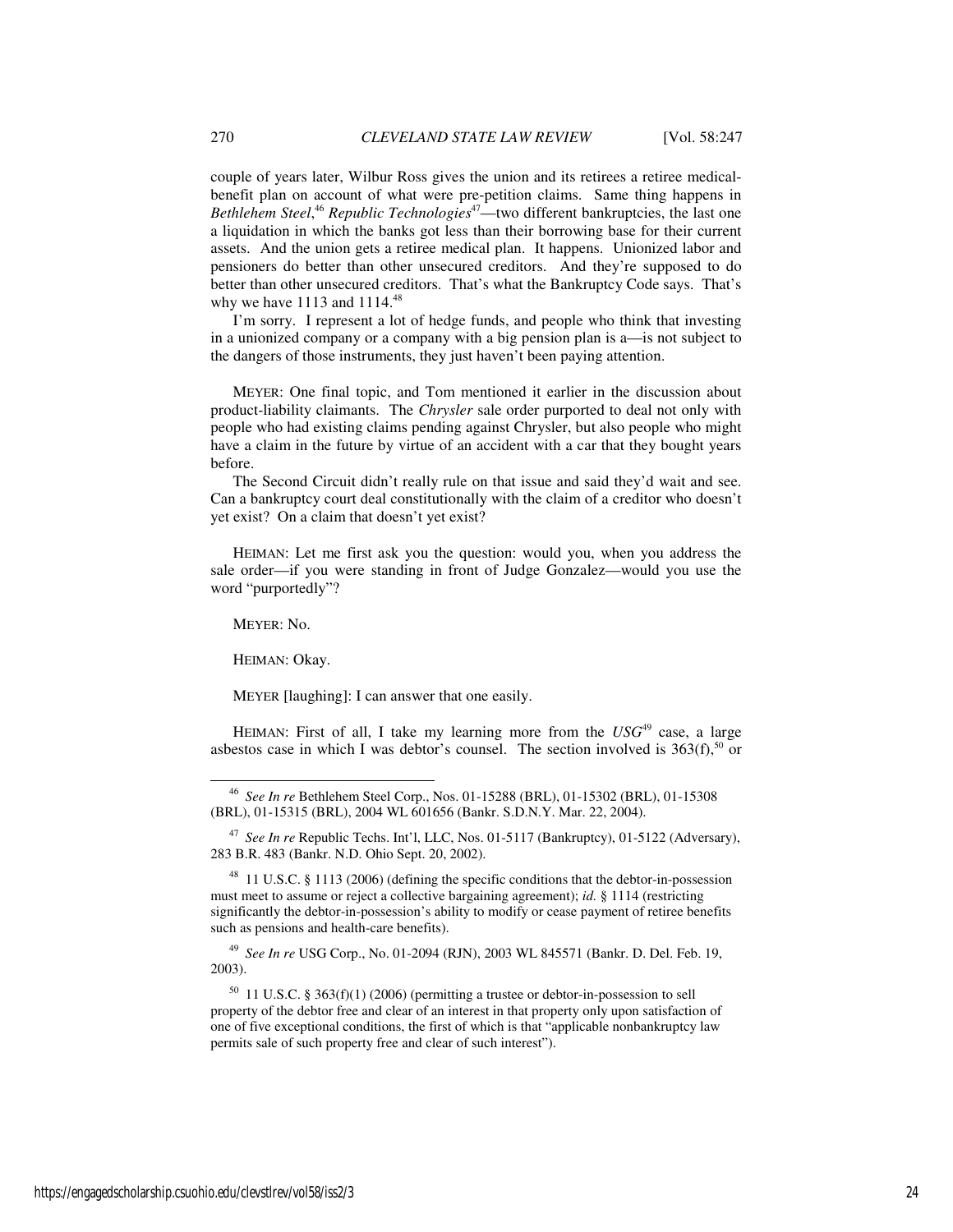the argument that people use is 363(f), which refers to a sale that is "free and clear of an interest in property." And it doesn't use the word claim—which, as you know, is a defined term in the Bankruptcy Code—whereas under  $1141$ ,<sup>51</sup> for the discharge or the free-and-clear order there, the word—term is "claims and interests," so people have gotten all excited about whether it was intended by Congress under 363(f) that you can eliminate a claim, or not eliminate, but transfer assets free and clear of the claim.

MEYER: I'm not really focusing on the statute. I'm focusing on the idea that you've got somebody who hasn't had an accident yet.

HEIMAN: Okay, well, let me—let me—

MAYER: What about future claimants?

HEIMAN [good-naturedly to Meyer]: I was just doing a little bit of a backdrop, Chris—give me a break.

### MEYER: Okay.

HEIMAN: So I take my learning, frankly, from the asbestos cases. There's a reason why  $524(g)^{52}$  exists, right? It's because the U.S. Supreme Court said, "Anyone who doesn't have an existing claim today"—and we're all in this category potentially—unfortunately—because everybody has been exposed to asbestos. But the disease, hopefully for all of us here today, has not manifested in our systems. So the Supreme Court said in the nineties, in rejecting a countrywide global settlement for the disposition of asbestos claims, that everybody gets their day in court, including those who have no manifestation of the disease.<sup>53</sup> So, in my mind, notwithstanding whatever confusion there is in *Chrysler*, I don't—I think that the Supreme Court has spoken to that and that you cannot eliminate a future unknown claim.

MAYER: This was a piece of judicial brinksmanship by Fiat. They had no business trying to put this in the order.

There was a case called *Piper Aircraft*<sup>54</sup> in the Eleventh Circuit about a decade two decades ago, in which the bankruptcy court tried to appoint a representative for future claimants. And the Eleventh Circuit said, "Oh, no, a baby not yet born who

-

<sup>51</sup> *Id.* § 1141(c) (providing that, upon confirmation of a debtor's Chapter 11 plan of reorganization, the property of the debtor's estate is rendered "free and clear of all claims and interests of creditors, equity security holders, and of general partners in the debtor").

 $52$  *Id.* § 524(g) (explicitly permitting the establishment of a trust for future claims that survives the bankruptcy case and against which the bankruptcy court may require all asbestosliability claims against the debtor that arise after the bankruptcy case to be brought). *See also*  Kane v. Johns-Manville Corp., 843 F.2d 636 (2d Cir. 1988).

<sup>53</sup> *See* Johns-Manville Corp. v. United States, 489 U.S. 1066 (1989).

<sup>54</sup> *See* Epstein v. Official Comm. of Unsecured Creditors of the Estate of Piper Aircraft Corp., 58 F.3d 1573 (11th Cir. 1995).